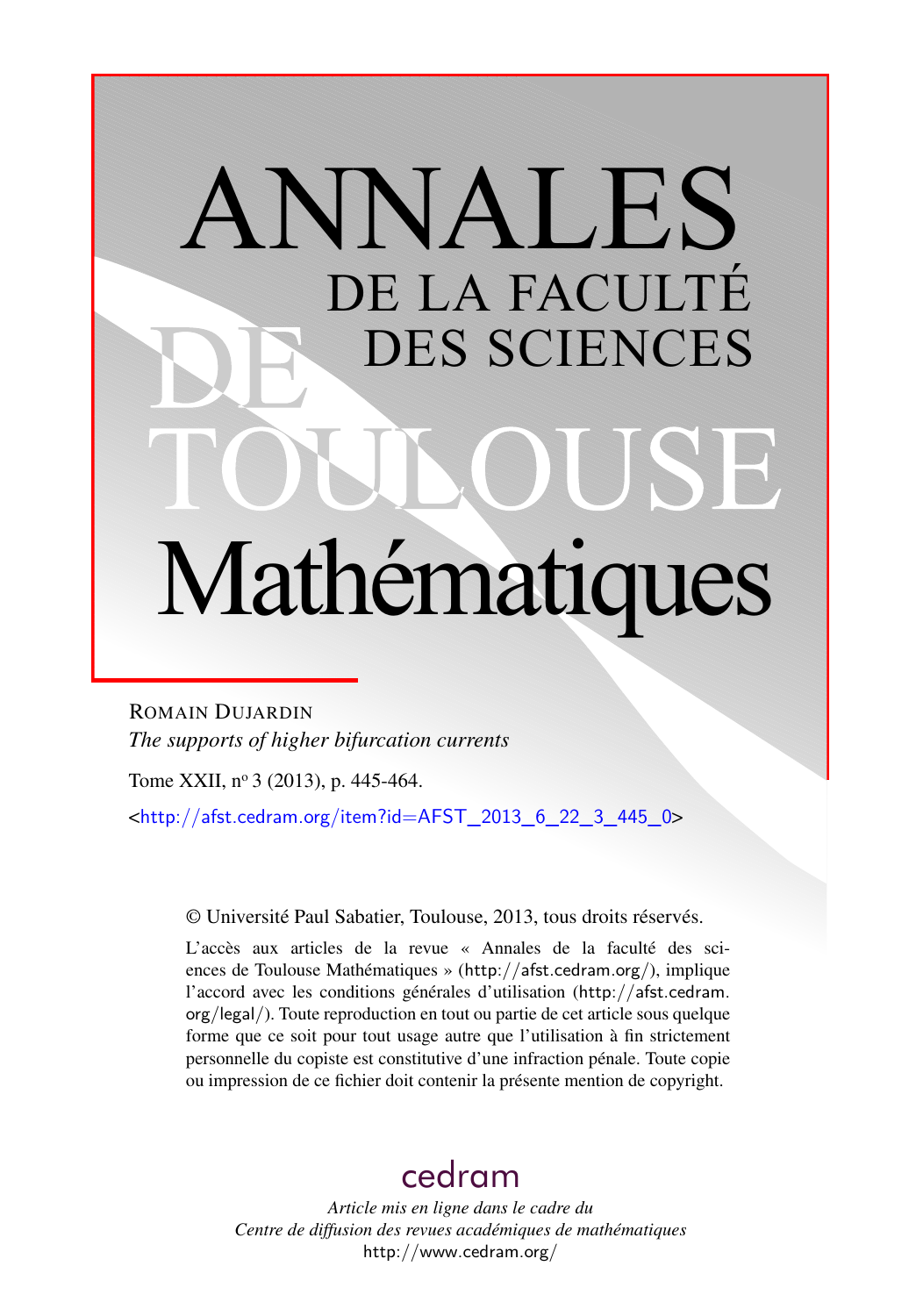# The supports of higher bifurcation currents

ROMAIN  $D$ *UJARDIN*<sup>(1)</sup>

**ABSTRACT.** — Let  $(f_{\lambda})_{\lambda \in \Lambda}$  be a holomorphic family of rational mappings of degree d on  $\mathbb{P}^1(\mathbb{C})$ , with k marked critical points  $c_1,\ldots,c_k$ . To this data is associated a closed positive current  $T_1 \wedge \cdots \wedge T_k$  of bidegree  $(k, k)$ on  $\Lambda$ , aiming to describe the simultaneous bifurcations of the marked critical points. In this note we show that the support of this current is accumulated by parameters at which  $c_1, \ldots, c_k$  eventually fall on repelling cycles. Together with results of Buff, Epstein and Gauthier, this leads to a complete characterization of Supp $(T_1 \wedge \cdots \wedge T_k)$ .

RÉSUMÉ. — Soit  $(f_{\lambda})_{\lambda \in \Lambda}$  une famille holomorphe d'applications rationnelles de degré d de  $\mathbb{P}^1(\mathbb{C})$ , avec k points critiques marqués  $c_1,\ldots,c_k$ . À cette donnée est associée un courant  $T_1 \wedge \cdots \wedge T_k$  de bidegré  $(k, k)$  sur l'espace des paramètres  $\Lambda$ , visant à décrire les bifurcations simultanées des points critiques marqués. Dans cette note nous montrons que le support de ce courant est accumulé par des paramètres en lesquels  $c_1,\ldots,c_k$ tombent sur des cycles répulsifs. En combinant ceci avec des résultats de Buff, Epstein et Gauthier, on obtient ainsi une caractérisation complète du support de  $T_1 \wedge \cdots \wedge T_k$ .

romain.dujardin@univ-mlv.fr

 $(*)$  Reçu le 07/03/2012, accepté le 25/11/2012

 $(1)$  CMLS, École Polytechnique, 91128 Palaiseau, France.

Nouvelle adresse : LAMA, Université Paris Est Marne-la-Vallée, Cité Descartes 77454 Marne-la-Vallée cedex France.

Research partially supported by ANR project BERKO.

Article proposé par Vincent Guedj.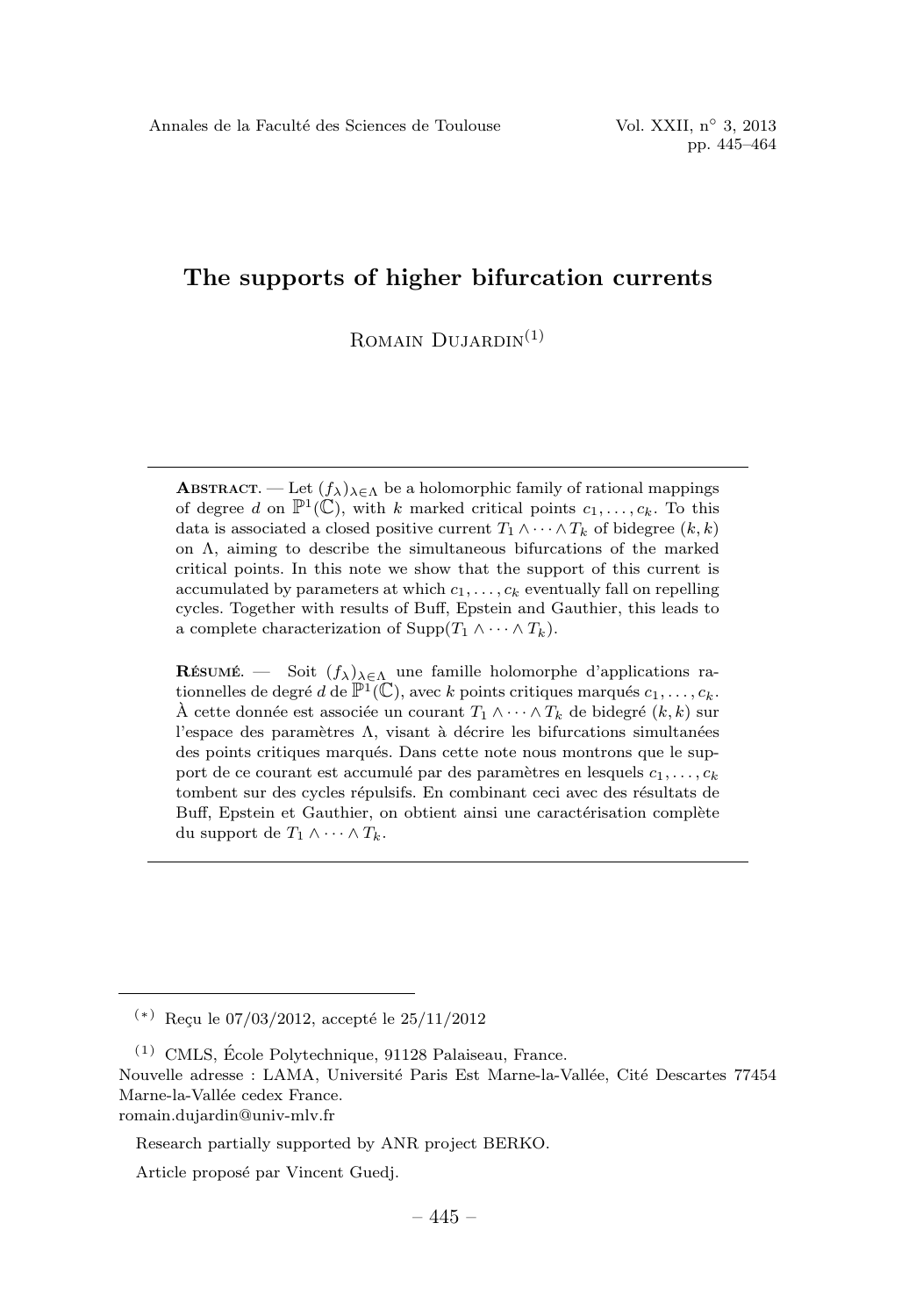# Introduction

Let  $(f_{\lambda})_{\lambda \in \Lambda}$  be a holomorphic family of rational mappings of degree d on  $\mathbb{P}^1(\mathbb{C})$ , parameterized by a complex manifold  $\Lambda$ . Let  $c = (c(\lambda))_{\lambda \in \Lambda}$ be a marked (i.e. holomorphically moving) critical point. If  $c$  bifurcates at the parameter  $\lambda_0$ , then there exist nearby parameters where the orbit of c eventually falls on a repelling cycle: this follows easily from Montel's theorem on normal families. Now if  $k > 1$  critical points  $c_1, \ldots, c_k$  are marked, and simultaneously bifurcate at  $\lambda_0$ , it is natural to wonder whether they can be perturbed to be made simultaneously preperiodic. An example due to Douady shows that this is impossible in general (see [18, Example 6.13]).

It appears that the right language to deal with this type of questions is that of bifurcation currents, which we briefly review now. The reader is referred to [17, 4] for a thorough presentation. To a marked critical point c, following [18], one can associate a bifurcation current  $T_c$  on  $\Lambda$ , whose support coincides with the activity (bifurcation) locus of  $c$ . When  $k$  critical points  $c_1,\ldots,c_k$  are marked, the wedge product  $T_1 \wedge \cdots \wedge T_k$  is well defined and its support is contained in (but not always equal to) the locus where the  $c_i$  are simultaneously active.

Assume that for  $\lambda_0 \in \Lambda$ , the marked critical points  $c_i$  eventually land on repelling periodic points  $p_j$ , that is  $f_{\lambda_0}^{n_j}(c_j(\lambda_0)) = p_j(\lambda_0)$  for all j. We let the mappings C and  $P: \Lambda \to (\mathbb{P}^1)^k$  be respectively defined by  $C: \lambda \mapsto$  $(f_{\lambda}^{n_1}(c_1(\lambda)),...,f_{\lambda}^{n_k}(c_k(\lambda)))$  and  $P : \lambda \mapsto (p_1(\lambda),...,p_k(\lambda)),$  where  $p_j(\lambda)$  is the natural continuation of  $p_i(\lambda_0)$  as a periodic point. We say that the  $c_j$ fall transversely onto the periodic points  $p_j$  if the graphs of the mappings P and C are transverse at  $\lambda_0$ .

Our main result is the following.

THEOREM  $0.1. - Let (f_{\lambda})_{\lambda \in \Lambda}$  be a holomorphic family of rational maps of degree  $d \geqslant 2$  on  $\mathbb{P}^1$ . Assume that  $c_1,\ldots,c_k$  are marked critical points and let  $T_1, \ldots, T_k$  be the respective bifurcation currents.

Then every parameter in Supp $(T_1 \wedge \cdots \wedge T_k)$  is an accumulation point of the set of parameters  $\lambda$  for which  $c_1(\lambda), \ldots, c_k(\lambda)$  fall transversely onto repelling cycles.

Conversely, Buff and Epstein [6] showed that if at  $\lambda_0, c_1(\lambda_0), \ldots, c_k(\lambda_0)$ fall transversely onto repelling cycles, then  $\lambda_0 \in \text{Supp}(T_1 \wedge \cdots \wedge T_k)$  (see also Gauthier [19] for related statements). Altogether this leads to the following precise characterization of Supp $(T_1 \wedge \cdots \wedge T_k)$ .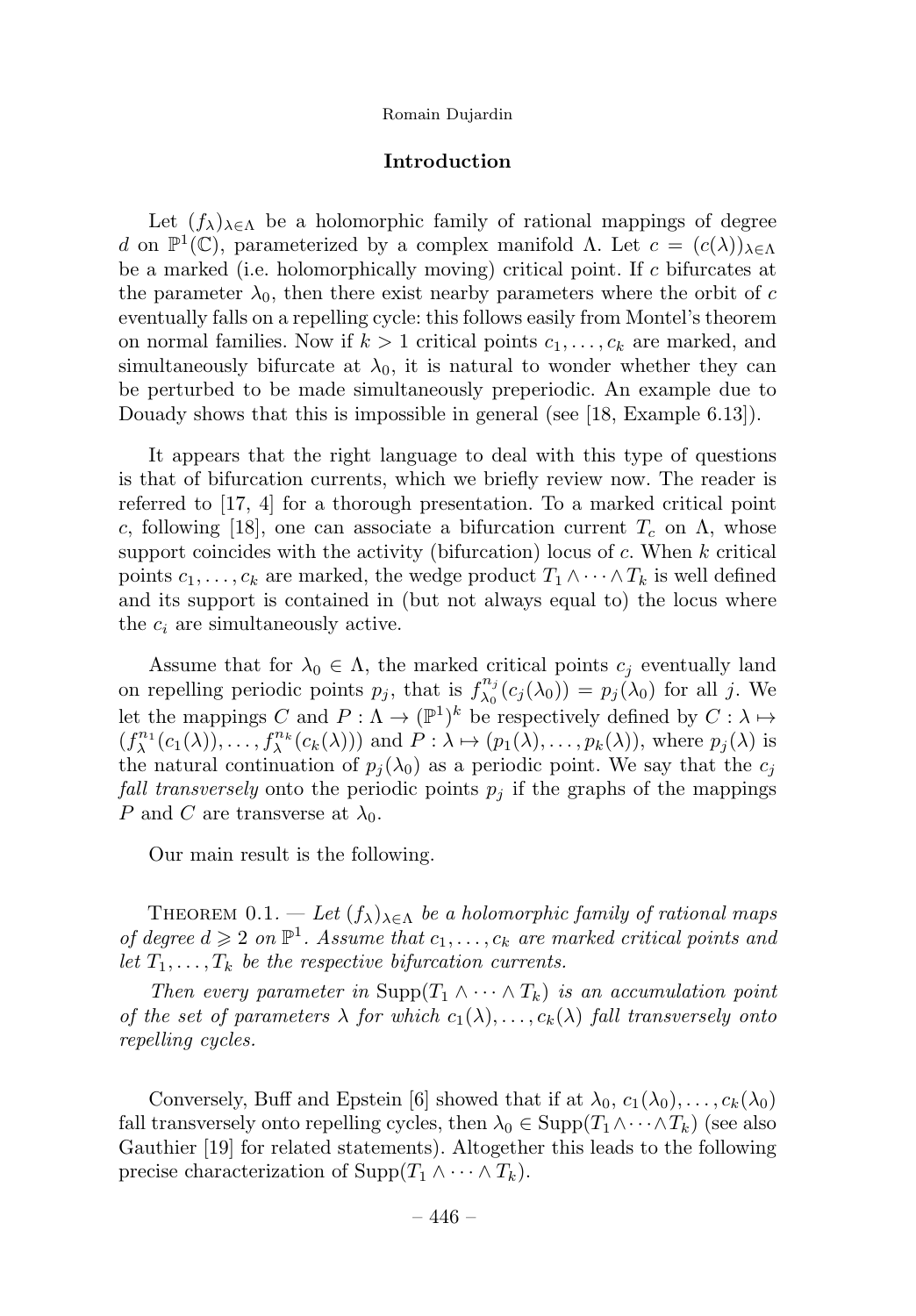The supports of higher bifurcation currents

COROLLARY 0.2. — Under the assumptions of Theorem 0.1, Supp $(T_1 \wedge$  $\cdots \wedge T_k$ ) is the closure of the set of parameters  $\lambda$  for which  $c_1(\lambda),\ldots,c_k(\lambda)$ fall transversely onto repelling cycles.

Besides the classical case  $k = 1$ , this result was previously only known when  $\Lambda$  is the space of all polynomials or rational maps of degree d with marked critical points and  $k$  is maximal [18, 6, 7].

There is also an "absolute" bifurcation current  $T_{\text{bif}}$ , which was introduced, prior to [18], by DeMarco [10]. When all critical points are marked,  $T_{\text{bif}}$  is just the sum of the associated bifurcation currents. It was shown by Bassanelli and Berteloot that  $\text{Supp}(T_{\text{bif}}^k)$  is contained in the closure of the set of parameters possessing  $k$  distinct neutral (resp. attracting or superattracting) orbits (see [1, 2, 4]). It follows from Corollary 0.2 that  $\text{Supp}(T_{\text{bif}}^k)$ is the closure of the set of parameters where at least  $k$  critical points fall transversely onto repelling cycles.

The arguments required for the proof of Theorem 0.1 lead to a number of interesting side results. For instance, using some classical techniques from value distribution theory we obtain the following characterization of  $T_1 \wedge$  $\cdots \wedge T_k$ , in the spirit of higher dimensional holomorphic dynamics.

THEOREM 0.3. — Let  $(f_{\lambda})_{\lambda \in \Lambda}$  be a holomorphic family of rational maps of degree  $d \geqslant 2$  on  $\mathbb{P}^1$ . Assume that  $c_1,\ldots,c_k$  are marked critical points and let  $T_1, \ldots, T_k$  be the respective bifurcation currents.

There exists a pluripolar set  $\mathcal{E} \subset (\mathbb{P}^1)^k$  such that if  $(z_1,\ldots,z_k) \in \mathbb{P}^{1^k} \setminus \mathcal{E}$ , the following equidistribution statement holds:

$$
\frac{1}{d^{nk}}\big[\left\{f_{\lambda}^n(c_1(\lambda))=z_1\right\}\cap\cdots\cap\left\{f_{\lambda}^n(c_k(\lambda))=z_k\right\}\big]\to T_1\wedge\cdots\wedge T_k.
$$

In contrast with [6], the transversality assertion in Theorem 0.1 does not follow from dynamical considerations. Instead it relies on intersection theory of geometric closed positive currents in arbitrary dimension. In particular we show that if  $A_1, \ldots, A_k$  are uniformly laminar currents (see §3 for details on these notions) of bidegree (1,1) with bounded potentials in some open set  $\Omega \subset \mathbb{C}^d$ , then the wedge product current  $A_1 \wedge \cdots \wedge A_k$  admits a geometric interpretation. In addition, the intersections between the leaves are generically transverse (this is the main point). In dimension 2, these results are due to Bedford, Lyubich and Smillie [3].

The strategy of the proof of Theorem 0.1 is as follows: near  $\lambda_0 \in$  $\text{Supp}(T_1 \wedge \cdots \wedge T_k)$ , we wish to construct parameters at which the marked critical points fall onto repelling cycles. The idea is to first make these critical points fall into a "substantial" (that is, non-polar) hyperbolic set  $K$ .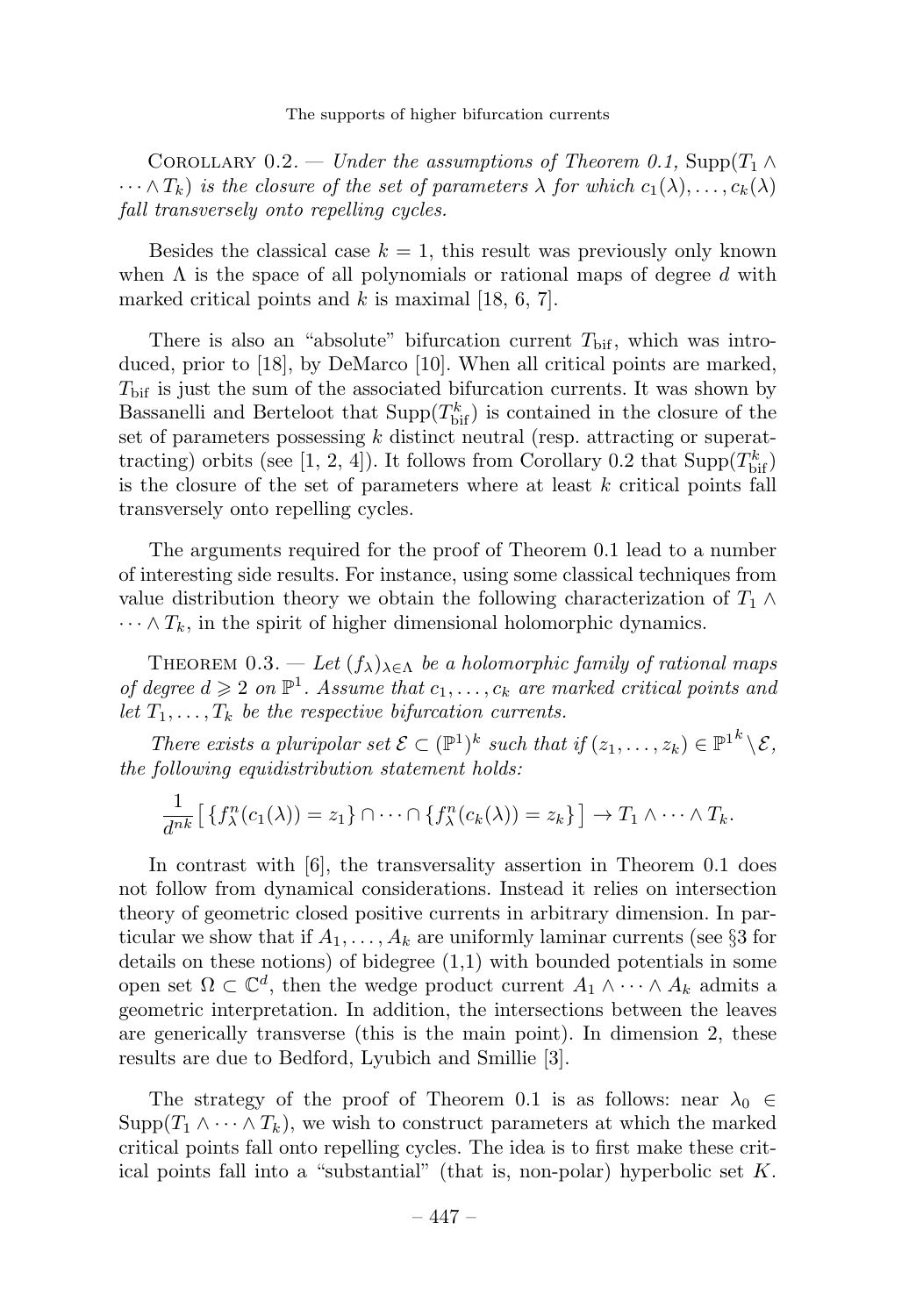A variant of Theorem 0.3 shows that this must happen close to  $\lambda_0$ . Then, using the holomorphic motion of K in  $\Lambda \times \mathbb{P}^1$  and the above transversality result, we can perturb the orbits of the marked critical points towards repelling cycles.

Even if the characterization of  $\text{Supp}(T_1 \wedge \cdots \wedge T_k)$  given in Corollary 0.2 seems rather satisfactory, if  $\lambda_0$  is a given parameter where the k marked critical points  $c_1, \ldots, c_k$  are preperiodic to repelling cycles, it may not be so easy to decide whether the transversality condition of Corollary 0.2 is satisfied. In §5, by using a result of Gauthier [19], we show that when  $\Lambda$  is the space of all polynomials (resp. rational mappings) of degree d with marked critical points, then checking this assumption is unnecessary. Therefore in this case  $\text{Supp}(T_1 \wedge \cdots \wedge T_k)$  is simply characterized as the closure of the set of parameters at which  $c_1, \ldots, c_k$  are preperiodic to repelling cycles.

The plan of the paper is the following. After some preliminaries in §1, we prove Theorem 0.3 in  $\S2$ . In  $\S3$ , we study the intersection of laminar currents in arbitrary dimension. Theorem 0.1 is proved in  $\S 4$ . Finally in  $\S 5$ , we specialize to the case where  $\Lambda$  is the space of polynomial or rational maps of degree d, and explain how to remove the word "transversely" in Corollary 0.2.

Acknowledgments. — Thanks to Thomas Gauthier and the anonymous referee for many useful comments.

# 1. Preliminaries on bifurcation currents

We first briefly recall from [18] the construction of the bifurcation current associated to a critically marked family, as well as a few necessary estimates.

We let  $(f_{\lambda})_{\lambda \in \Lambda}$  be a holomorphic family of rational mappings of degree  $d \geq 2$ , with a *marked critical point c*. To be specific, this is the data of a holomorphic mapping  $f : \Lambda \times \mathbb{P}^1 \to \mathbb{P}^1$  such that for every  $\lambda \in \Lambda$ ,  $f_\lambda$  is a rational map on  $\mathbb{P}^1$  of degree d and of a holomorphic map  $c: \Lambda \to \mathbb{P}^1$  such that  $f'_{\lambda}(c(\lambda)) = 0$  for all  $\lambda \in \Lambda$ . Let f be the product mapping defined on  $\Lambda \times \mathbb{P}^1$  by  $\widehat{f}(\lambda, z) = (\lambda, f_\lambda(z))$ . Fix a Fubini-Study form  $\omega$  on  $\mathbb{P}^1$ . We let  $\pi_\Lambda$ and  $\pi_{\mathbb{P}^1}$  be the coordinate projections on  $\Lambda \times \mathbb{P}^1$  and  $\widehat{\omega} = \pi_{\mathbb{P}^1}^* \omega$ .

It is not difficult to show that the sequence  $d^{-n}(\hat{f}^n)^*\hat{\omega}$  converges to a current  $\hat{T}$ . More precisely we have that

$$
d^{-n}(\hat{f}^n)^*\hat{\omega} = \hat{\omega} + dd^c g_n \to \omega + dd^c g_\infty = \hat{T}, \text{ with } ||g_n - g_\infty||_{L^\infty} = O(d^{-n})
$$
\n(1.1)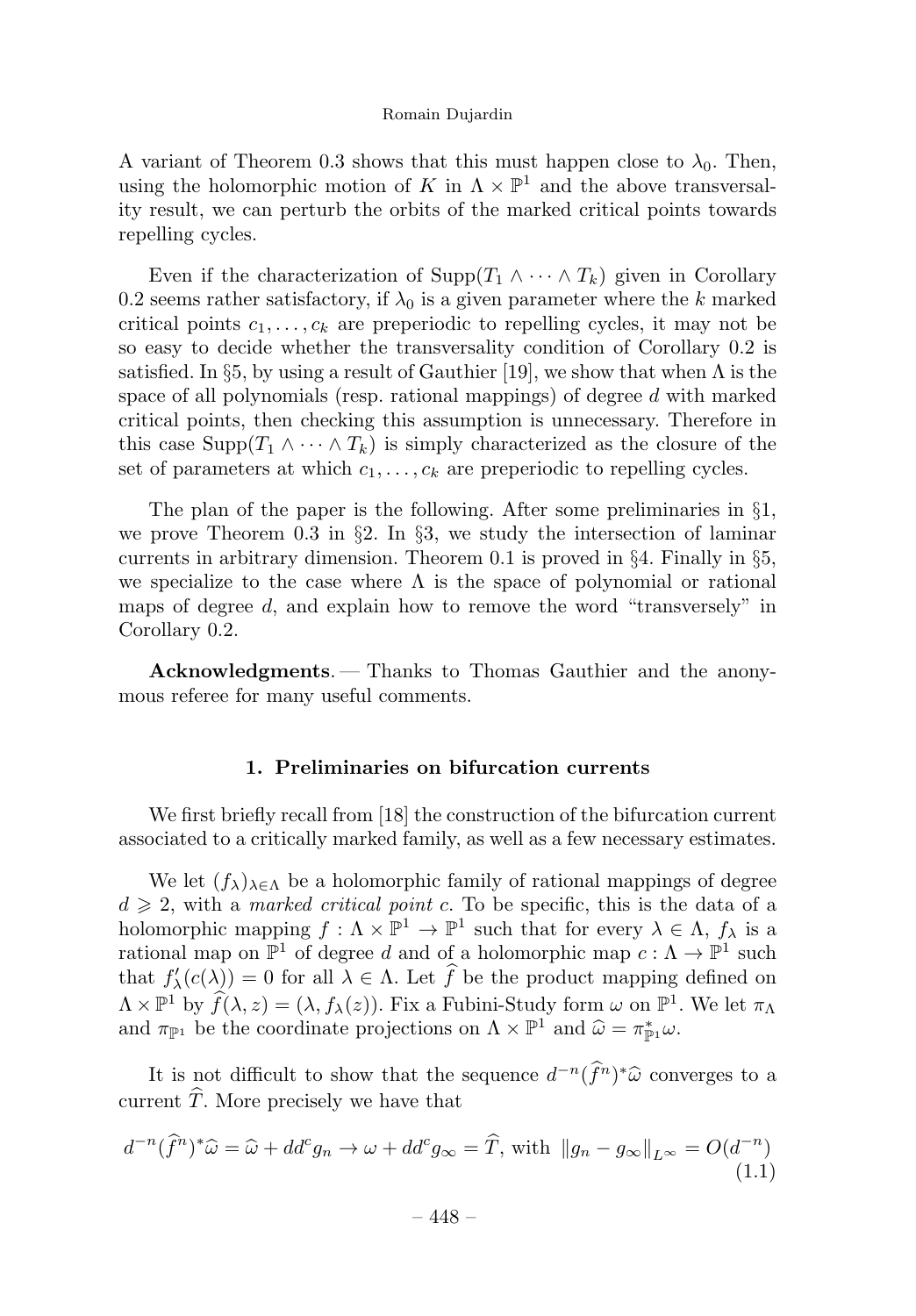where the constant in the  $O(\cdot)$  is locally uniform on  $\Lambda$ . Let  $\Gamma_c$  be the graph of c in  $\hat{\Lambda}$ . The *bifurcation current associated to c* is by definition  $T = (\pi_\Lambda)_* \left( \widehat{T}|_{\Gamma_c} \right)$ . Notice that T has continuous potentials: to be specific, a local potential for T is given by  $\lambda \mapsto \hat{g}(\lambda, c(\lambda))$ , where  $\hat{g}$  is a local potential of  $\widehat{T}$ .

If we let  $c_n$  be defined by  $c_n(\lambda) = f_{\lambda}^n(c(\lambda))$ , then  $d^{-n}c_n^*\omega =$  $(\pi_\Lambda)_* \left( d^{-n} \widehat{\omega} \big|_{\widehat{f}^n(\Gamma_c)} \right)$ ), so  $d^{-n}c_n^*\omega \longrightarrow T$  and the difference between the potentials is  $O(d^{-n})$ , locally uniformly on  $\Lambda$ .

The following result will be useful. It was first obtained in this general form by Gauthier [19, Thm 6.1], with a different proof.

LEMMA 1.1. — Let as above  $((f_{\lambda})_{\lambda \in \Lambda}, c)$  be a critically marked family, and T be the associated bifurcation current. Then  $T \wedge T = 0$ .

 $Proof.$  — Uniform convergence of the potentials implies that

$$
d^{-n}c_n^*\omega \wedge d^{-n}c_n^*\omega = d^{-2n}c_n^*(\omega^2) \longrightarrow_{n \to \infty} T^2.
$$

But  $\omega^2 = 0$ , so the result follows.

# 2. Value distribution of post-critical points

 $\Box$ 

This section is dedicated to Theorem 0.3. Its proof mimicks that of the equidistribution of preimages for endomorphisms of  $\mathbb{P}^k$ , so we follow Sibony [25, Theorem 3.6.1], with some extra care due to the fact that  $\Lambda$  is not compact. For clarity we use the formalism of intrinsic capacities of Guedj and Zeriahi [20]. Another option would be to adapt the arguments of [14].

Before starting the proof, a few remarks on the definitions of pullback currents and measures are in order. It is difficult (if not impossible) to give a reasonable definition of the pullback of a general positive current of bidegree  $(p, p)$  under a holomorphic map. The main trouble is the behavior of pullback currents under weak limits. On the other hand, there are favorable situations where the definition works well:

- when  $T$  is a positive closed current of bidegree  $(1, 1)$ , in which case one can pullback the potentials;
- when this holomorphic map is a submersion.

In our setting, we will consider a sequence of dominant holomorphic mappings  $C_n : \Lambda \to (\mathbb{P}^1)^k$ , and need to pullback probability measures (i.e.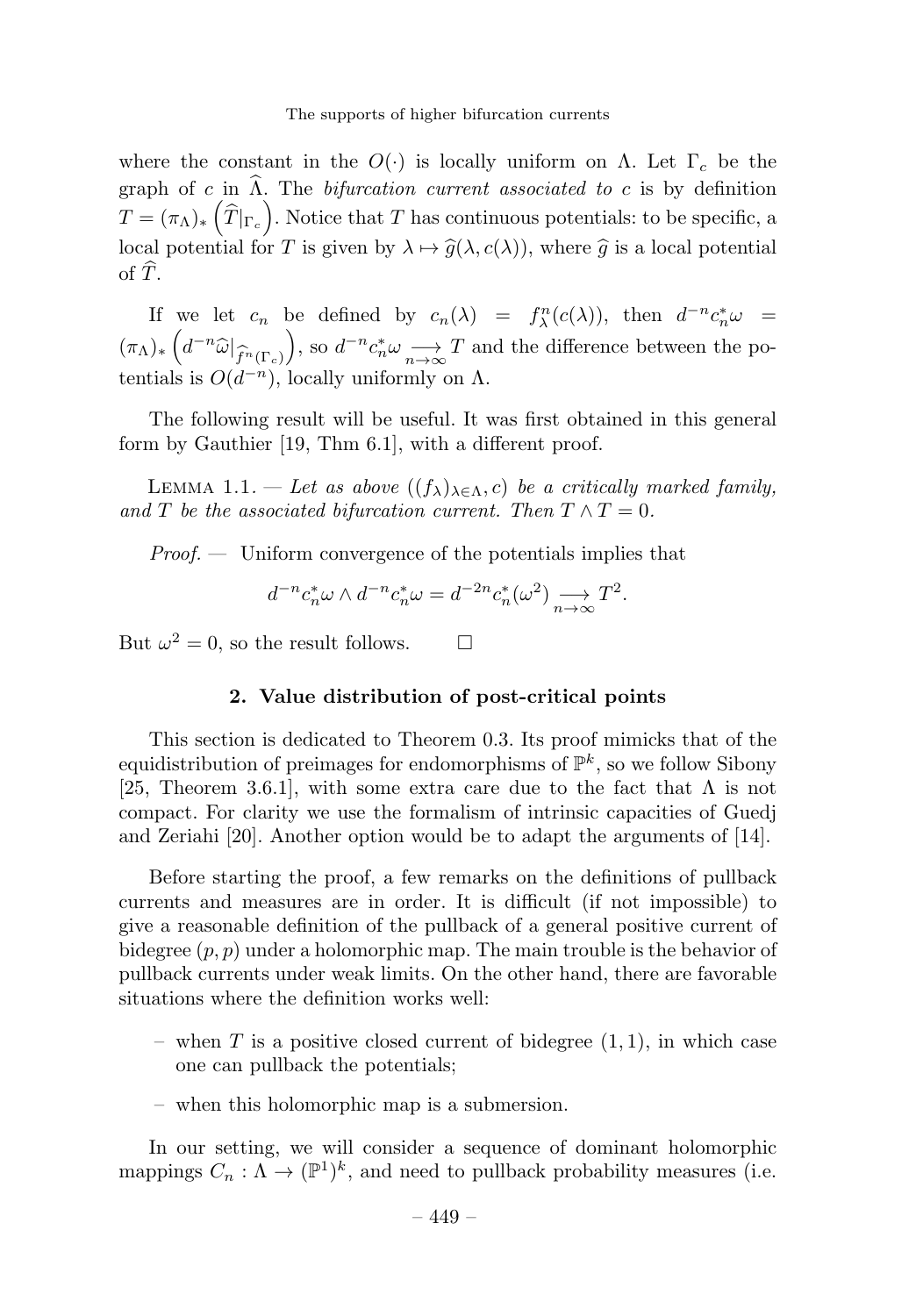positive currents of bidegree  $(k, k)$  on  $(\mathbb{P}^1)^k$ . We will consider probability measures  $\nu$  which are products of positive closed currents with bounded potentials  $\nu = S^k$ . Thus,  $\nu$  gives no mass to the set  $CV(C_n)$  of critical values of  $C_n$ . Likewise,  $(C_n^*S)^k$  is a product of currents with bounded local potentials so it is of locally bounded mass near  $C_n^{-1}(\mathrm{CV}(C_n))$  and gives no mass to it. Therefore, we can define  $C_n^*\nu$  to be the extension of  $C_n^*\left(\nu|_{(\mathbb{P}^1)^k\setminus\mathrm{CV}(C_n)}\right)$  by zero on  $C_n^{-1}(\mathrm{CV}(C_n))$ , and we have that  $C_n^*\nu = (C_n^*S)^k$ .

Pulling back  $\nu$  under  $C_n$  is also compatible with the disintegration  $\nu =$   $\int \delta_a d\nu(a)$ , that is,  $C_n^* \nu = \int C_n^* \delta_a d\nu(a)$ , since again it is enough to restrict to the values of a lying outside  $CV(C_n)$ .

Notice that we will never have to consider weak limits on the target space  $(\mathbb{P}^1)^k$ .

*Proof of Theorem 0.3.* — By assumption,  $(f_{\lambda})_{\lambda \in \Lambda}$  is a holomorphic family of rational mappings of degree  $d \geq 2$  with k marked critical points  $c_1,\ldots,c_k$ . It is no loss of generality to assume that  $\Lambda$  is a ball in  $\mathbb{C}^{\dim(\Lambda)}$ . We let  $C_n : \Lambda \to (\mathbb{P}^1)^k$  be defined by

$$
C_n(\lambda)=(f_{\lambda}^n(c_1(\lambda)),\ldots,f_{\lambda}^n(c_k(\lambda)))=(c_{n,1}(\lambda),\ldots,c_{n,k}(\lambda)).
$$

On  $(\mathbb{P}^1)^k$  consider the Kähler form  $\kappa = (k!)^{-1/k} (p_1^*\omega + \cdots + p_k^*\omega)$ , where  $p_j =$  $(\mathbb{P}^1)^k \to \mathbb{P}^1$  is the projection on the j<sup>th</sup> factor. Then  $p_1^*\omega \wedge \cdots \wedge p_k^*\omega = \kappa^k$ , and uniform convergence of the potentials implies that  $C_n^*$  ( $\kappa^k$ ) converges to  $T_1 \wedge \cdots \wedge T_k$  as  $n \to \infty$ .

Our purpose is to show that the set of  $a \in (\mathbb{P}^1)^k$  such that  $d^{-nk}C_n^*\delta_a$ does not converge to  $T_1 \wedge \cdots \wedge T_k$  is pluripolar. Fix a test form  $\psi$  of bidegree  $(\dim(\Lambda) - k, \dim(\Lambda) - k)$  on  $\Lambda$ . For fixed n and  $s > 0$ , we estimate the Monge-Ampère capacity of

$$
E_{n,s}^+:=\left\{a,\ \frac{1}{d^{nk}}\left\langle C_n^*\delta_a,\psi\right\rangle-\frac{1}{d^{nk}}\langle C_n^*\kappa^k,\psi\rangle\geqslant s\right\}.
$$

If  $E_{n,s}^{+}$  is pluripolar the capacity is zero so there is nothing to prove. This happens in particular when  $C_n$  is not dominant, since in this case  $\langle C^*_n \kappa^k, \psi \rangle = 0$  and  $\langle C^*_n \delta_a, \psi \rangle = 0$  for a lying outside an analytic set. Hence in what follows we can assume that  $C_n$  is dominant. Consider a non-pluripolar compact subset  $E \subset E_{n,s}^+$ . Recall that a  $L^1_{loc}$  real valued function u is said to be  $\kappa$ -psh if it is upper semi-continuous and  $dd^c u + \kappa \geq 0$ . We introduce the so-called Siciak extremal function  $[20, §5.1]$ 

$$
v_{E,\kappa} = \sup \{ u \kappa\text{-psh}, u \leqslant 0 \text{ on } E \}.
$$

 $-450-$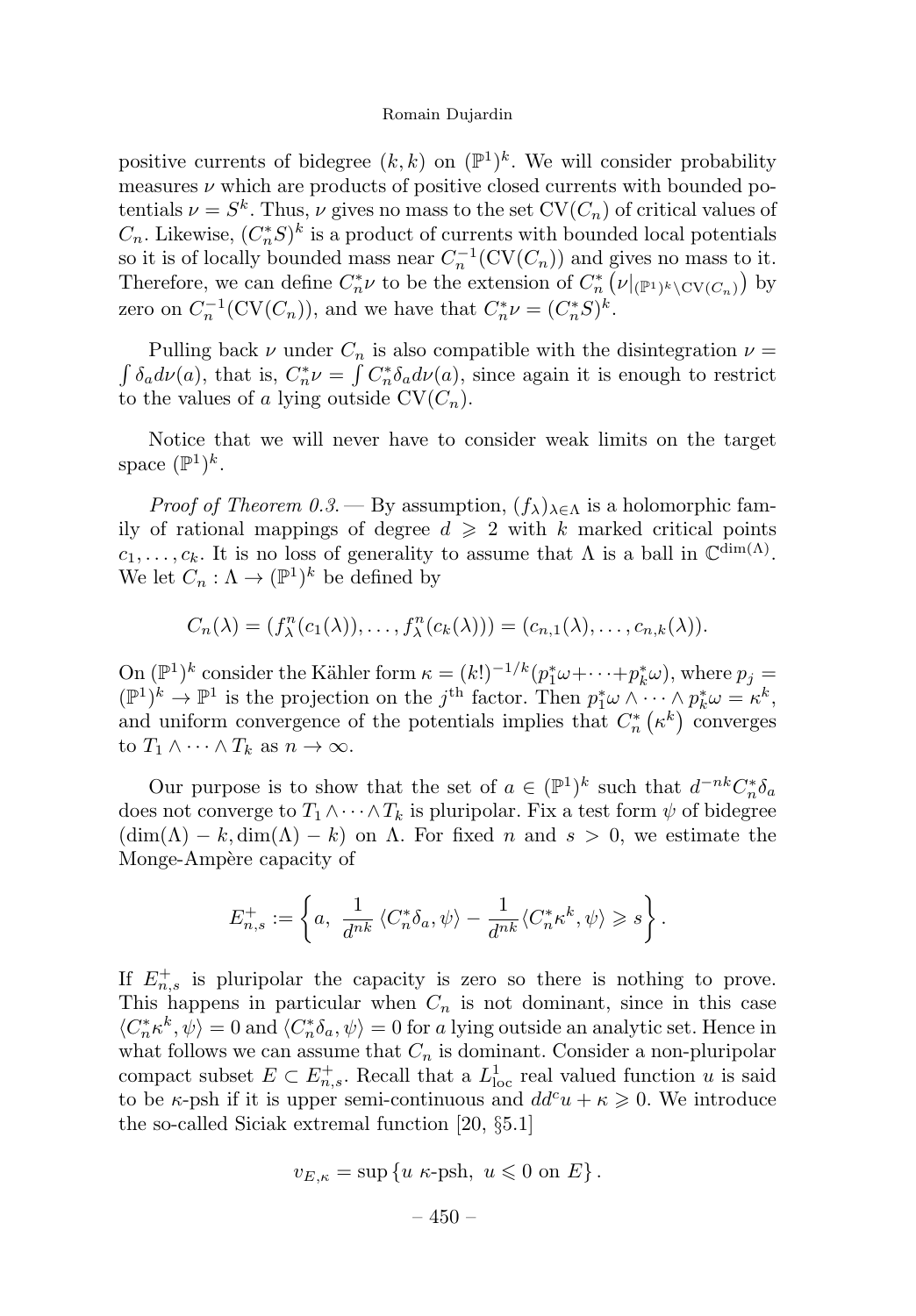Then the upper semi-continuous regularization  $v := v_{E,\kappa}^*$  is  $\kappa$ -psh, nonnegative, and

$$
\int_E \kappa_v^k = \int_{(\mathbb{P}^1)^k} \kappa_v^k = \int_{(\mathbb{P}^1)^k} \kappa^k = 1,
$$

where  $\kappa_v = \kappa + dd^c v$ . Following the proof of Lemma 3.6.2 in [25] we compute

$$
s \leq \int_{E} \left( \frac{1}{d^{nk}} \langle C_n^* \delta_a, \psi \rangle - \frac{1}{d^{nk}} \langle C_n^* \kappa^k, \psi \rangle \right) \kappa_v^k(a)
$$
  

$$
= \frac{1}{d^{nk}} \int_{\Lambda} \psi \wedge \left( C_n^* \kappa_v^k - C_n^* \kappa^k \right)
$$
  

$$
= \int_{\Lambda} \psi \wedge \frac{dd^c(v \circ C_n)}{d^n} \wedge \left( \frac{1}{d^{n(k-1)}} \sum_{j=0}^{k-1} C_n^* \kappa_v^{k-1-j} \wedge C_n^* \kappa^j \right). (2.1)
$$

Let us estimate the mass (denoted by  $\mathbf{M}(\cdot)$ ) of the current within parentheses in the last integral. Let  $u_j$  be a potential of  $c_j^*\omega$  on  $\Lambda$ . Then a potential of  $d^{-n}C_n^*\kappa$  is defined by the formula

$$
\frac{1}{(k!)^{1/k}} \sum_{j=1}^{k} u_j + dd^c(g_{n,j})
$$
\n(2.2)

where  $g_{n,j}$  is as in (1.1). Observe that this sequence of psh functions is uniformly bounded by some constant  $M$ . Likewise, to obtain a potential of  $d^{-n}C_n^*\kappa_v$ , it is enough to add  $d^{-n}v \circ C_n$  to (2.2). It then follows from the Chern-Levine-Nirenberg inequality that

$$
\mathbf{M}\left(\frac{1}{d^{n(k-1)}}\sum_{j=0}^{k-1} C_n^* \kappa_v^{k-1-j} \wedge C_n^* \kappa^j\right) \leqslant C^{st} \sum_{j=0}^{k-1} M^j \left(M + \frac{\|v\|_{L^\infty}}{d^n}\right)^{k-1-j}
$$
  

$$
\leqslant C^{st} \sum_{j=0}^{k-1} \left(1 + \frac{\|v\|_{L^\infty}}{d^n}\right)^j.
$$

Plugging this into (2.1) and integrating by parts we infer that

$$
s \leq C^{st} ||\psi||_{C^2} \frac{||v||_{L^{\infty}}}{d^n} \sum_{j=0}^{k-1} \left(1 + \frac{||v||_{L^{\infty}}}{d^n}\right)^j.
$$

Finally, from elementary calculus we conclude that

$$
\frac{\|v\|_{L^{\infty}}}{d^n} \ge \left(\frac{s}{C^{\text{st}}\|\psi\|_{C^2}} + 1\right)^{1/k} - 1 =: h(s), \text{ that is, } \|v\|_{L^{\infty}} \ge d^n h(s).
$$
  
- 451 -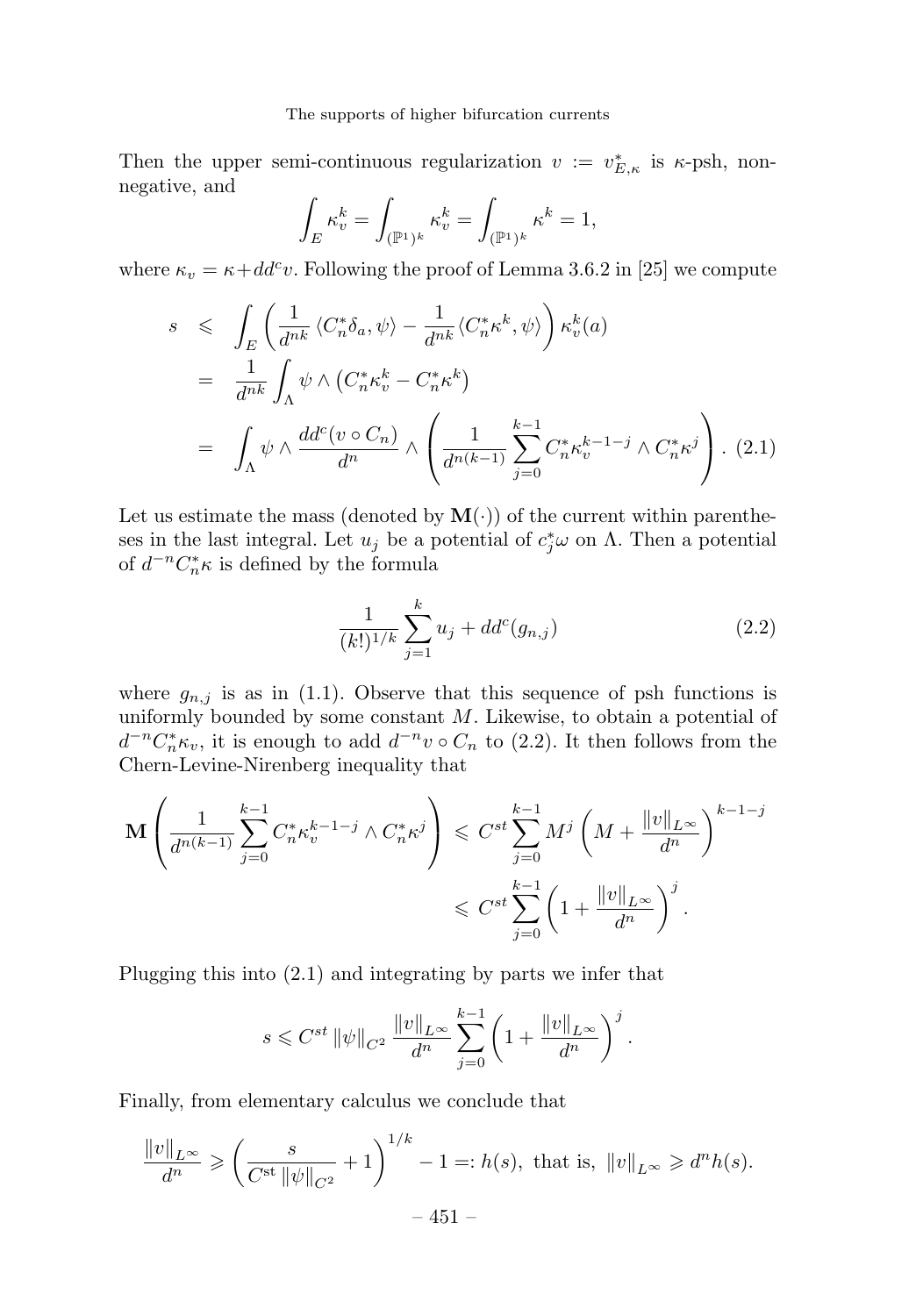The Alexander capacity of E (relative to  $\kappa$ ) is defined by

$$
T_{\kappa}(E) = \exp(-\sup_{X} v) = \exp(-\|v\|_{L^{\infty}})
$$

(see [20, §5.2]). Thus by the above inequality we get that  $T_{\kappa}(E) \le$  $\exp(-d^n h(s)/C \|\psi\|_{C^2})$ , and since  $E \subset E_{n,s}$  is an arbitrary compact subset, the same inequality holds for  $T_{\kappa}(E_{n,s}^{+})$ . We will not define the Monge-Ampère capacity cap<sub>k</sub> precisely here, but only recall that it is a subadditive capacity on  $(\mathbb{P}^1)^k$  which vanishes precisely on pluripolar sets and satisfies an inequality of the form  $cap_{\kappa}(E) \leq \frac{-A}{\log T_{\kappa}(E)}$  when  $T_{\kappa}(E)$  is small [20, §7.1]. So we infer that

$$
cap_{\kappa}(E_{n,s}^+) \leqslant \frac{A}{d^n h(s)}.
$$

Reversing inequalities in the definition of  $E_{n,s}^+$ , we obtain a similar estimate for

$$
E_{n,s} := \left\{ a, \left| \frac{1}{d^{nk}} \left\langle C_n^* \delta_a, \psi \right\rangle - \frac{1}{d^{nk}} \left\langle C_n^* \kappa^k, \psi \right\rangle \right| \geqslant s \right\}.
$$

By subadditivity of  $\text{cap}_{\kappa}$ , we infer that for every  $s > 0$ ,  $\text{cap}_{\kappa} (\bigcap_{n_0} \bigcup_{n \geq n_0} E_{n,s}) =$  $0$ , so we conclude that for  $a$  outside a pluripolar set,

$$
\frac{1}{d^{nk}} \left\langle C_n^* \delta_a, \psi \right\rangle \underset{n \to \infty}{\longrightarrow} \left\langle T_1 \wedge \cdots \wedge T_k, \psi \right\rangle.
$$

To complete the proof it is enough to consider a countable dense family of test forms  $\psi$ .  $\Box$ 

Under an additional global assumption on the family  $(f_{\lambda})$ , the following result follows directly from Theorem 0.3.

COROLLARY 2.1. — Let  $(f_{\lambda})_{\lambda \in \Lambda}$  be an algebraic family of rational maps of degree  $d \geq 2$  on  $\mathbb{P}^1$ . Assume that  $c_1,\ldots,c_k$  are marked critical points and let  $T_1, \ldots, T_k$  be the respective bifurcation currents. Let  $C_n$  be defined by  $C_n(\lambda) = (f_\lambda^n(c_1(\lambda)), \ldots, f_\lambda^n(c_k(\lambda))) = (c_{n,1}(\lambda), \ldots, c_{n,k}(\lambda)).$ 

Then if  $\nu$  is a measure on  $(\mathbb{P}^1)^k$  which gives no mass to pluripolar sets, the sequence of currents  $d^{-nk}C_n^*\nu$  converges to  $T_1 \wedge \cdots \wedge T_k$ .

Here, algebraic means that  $\Lambda$  is an open subset of a quasi-projective variety and that  $(f_\lambda)$  depends algebraically on  $\lambda$ . It is unclear whether this algebraicity assumption is really necessary.

*Proof.* — For  $\nu$ -a.e. a, we have that  $d^{-nk} C_n^* \delta_a \to T_1 \wedge \cdots \wedge T_k$ . The point is to be able to integrate with respect to a. Passing to a quasi-projective variety containing  $\Lambda$  if necessary, it is no loss of generality to assume that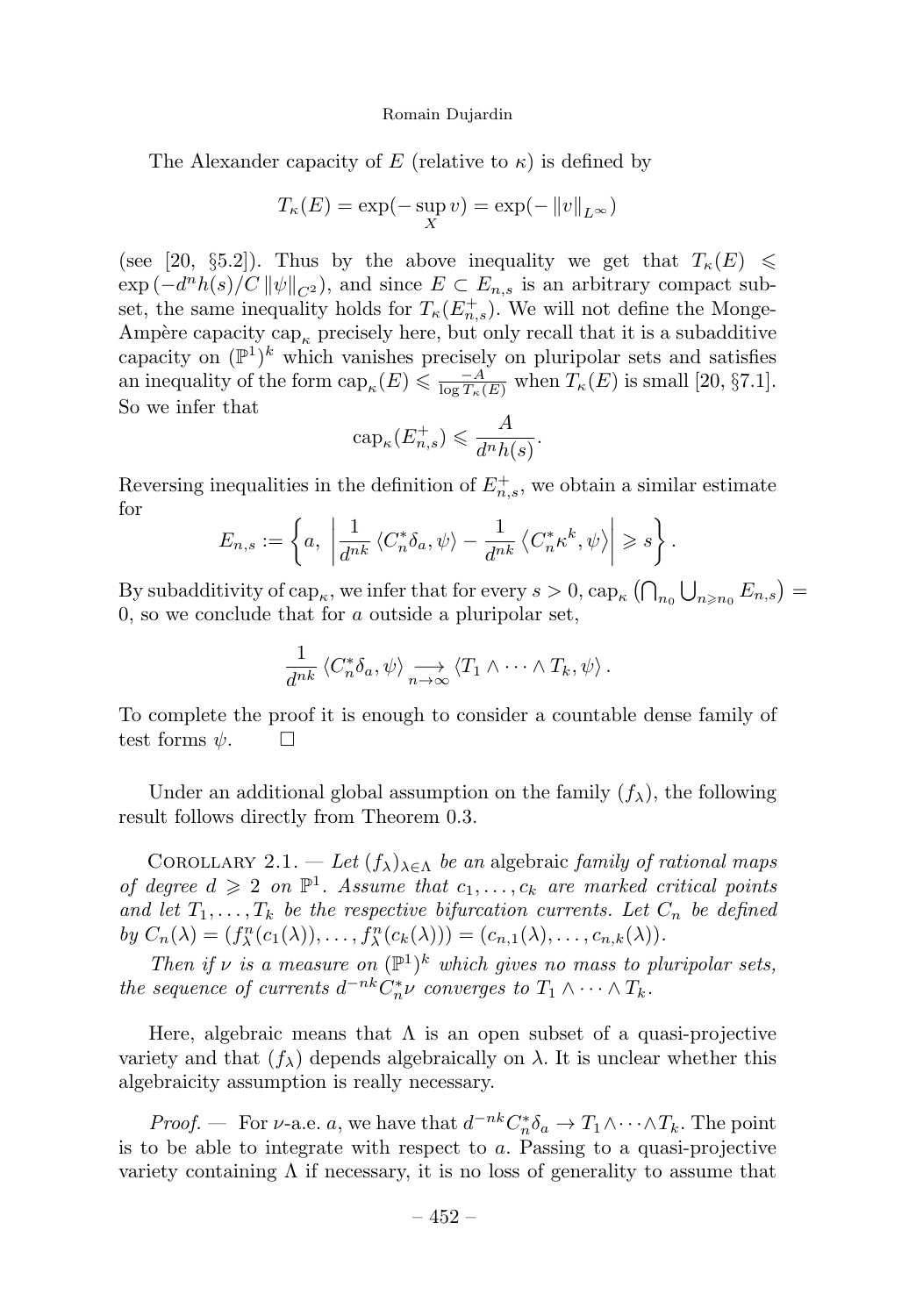$\Lambda$  is quasi-projective. By assumption  $C_n : \Lambda \to (\mathbb{P}^1)^k$  is a sequence of rational mappings. Therefore for fixed n, the mass (degree) of  $d^{-nk}C_n^*\delta_a$ is independent of a on some Zariski open subset of  $(\mathbb{P}^1)^k$ . On the other hand, the average value of this mass is equal to that of  $d^{-nk}C_n^*\kappa^k$  which is bounded in  $n$ . The result then follows from the dominated convergence theorem.  $\square$ 

# 3. A transversality theorem

As a preliminary step for the proof of Theorem 0.1, in this section we discuss the intersection of uniformly laminar (and also uniformly woven) currents of bidegree (1,1) in higher dimension. Beyond the fact that the wedge product of uniformly laminar currents admits (as expected) a geometric interpretation, our main purpose is to show that the intersections between the leaves are generically transverse. The two dimensional case was treated in  $[3]$  (see also  $[16]$ ).

We first recall some basics on the intersection theory of holomorphic chains in an open set  $\Omega \subset \mathbb{C}^d$ . See Chirka [8, Chap. 12] for a fuller account on this. Recall that a *holomorphic chain* in  $\Omega$  is a formal combination  $Z =$  $\sum k_i A_i$  of distinct irreducible analytic subsets of  $\Omega$  with integer coefficients (the *components* of  $Z$ ). The number  $k_i$  is the *multiplicity* of the component  $A_i$ . We'll only have to consider positive chains of pure dimension, that is, for which the multiplicities are positive and the components have the same dimension. The multiplicity of a chain at a point is the sum of that of its components; the support of a chain is the union of its components. When there is no risk of confusion we sometimes identify a chain and its support.

A family of holomorphic chains  $Z_1, \ldots, Z_k$  of pure dimension in  $\Omega$  is said to *intersect properly* at p (resp. in  $\Omega$ ) if at p (resp. for every  $p \in \Omega$ ) the intersection of the supports is of minimal possible dimension, that is, codim<sub>p</sub>( $\bigcap_{i=1}^k \text{Supp}(Z_i)$ ) =  $\sum_{i=1}^k \text{codim}_p(\text{Supp}(Z_i))$ . This definition makes sense because for every i,  $\text{Supp}(Z_i)$  is an analytic set (of pure dimension), so  $\bigcap_{i=1}^k \text{Supp}(Z_i)$  is also an analytic set with a well defined dimension at p (i.e. the supremum of the dimensions of the components of this analytic set through  $p$ ).

If the intersection of  $Z_1, \ldots, Z_k$  is proper at p, then we may define an intersection index  $i_p(Z_1,\ldots,Z_k)$ , which is constant on the regular part of every irreducible component of  $\text{Supp}(Z_1 \cap \cdots \cap Z_k)$ . It is defined as follows: if the  $Z_i$  are irreducible and of multiplicity 1, this is the usual intersection multiplicity, and it is extended to chains by multi-linearity. Recall that if k is maximal (i.e.  $k = d$ ) the intersection multiplicity is the "number of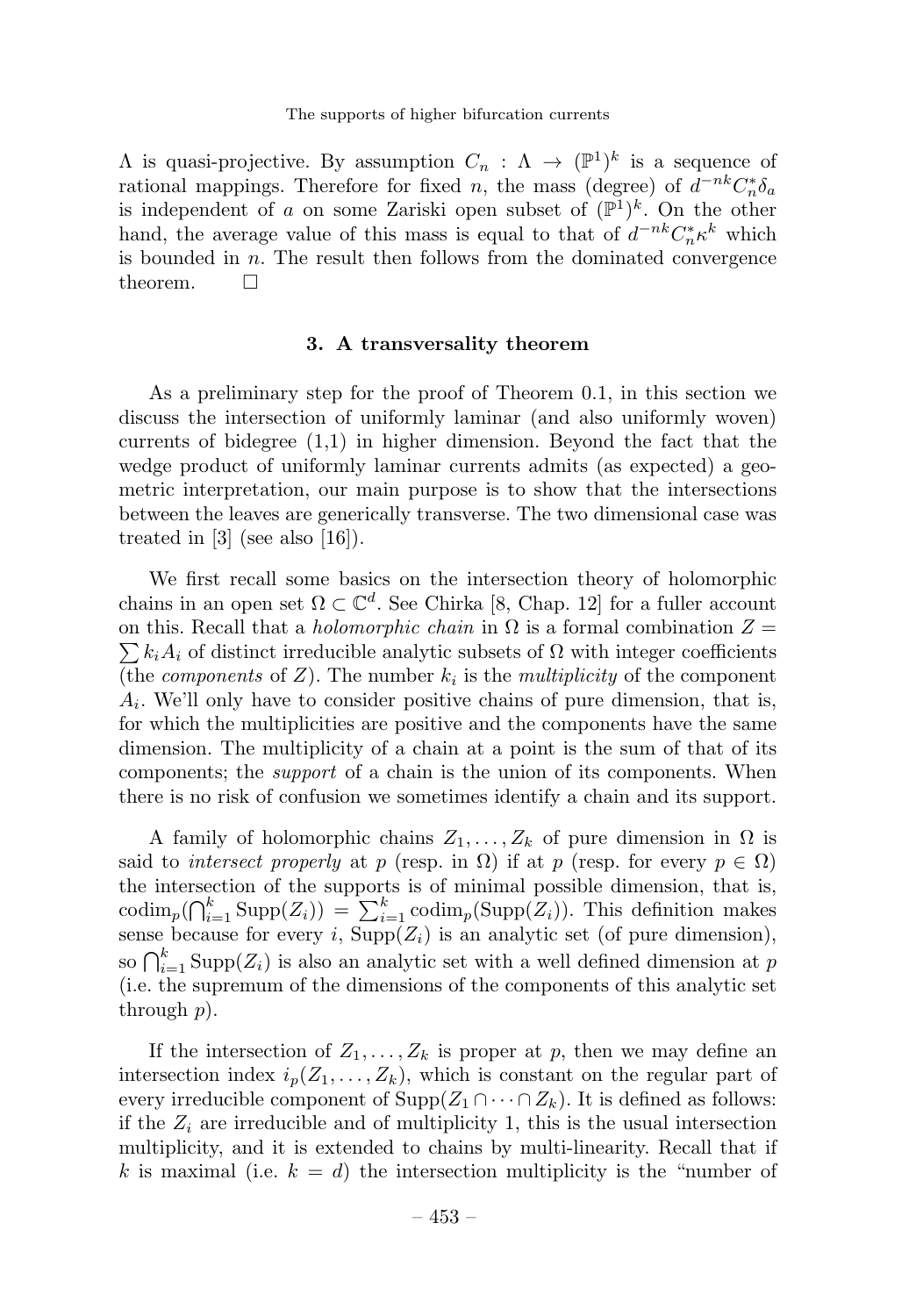intersection points" concentrated at p (counted e.g. by perturbing the  $Z_i$ ). The situation for intermediate values of  $k$  is brought back to that one by slicing by a generic  $(d - k)$  plane through p.

If now the intersection of  $Z_1, \ldots, Z_k$  is proper in  $\Omega$ , then we define the intersection chain  $Z_1 \wedge \cdots \wedge Z_k$ , whose multiplicity along a given irreducible component of Supp $(Z_1 \cap \cdots \cap Z_k)$  is the generic value of  $i_p(Z_1,\ldots,Z_k)$  along that component.

If this intersection is not proper, by definition we put  $Z_1 \wedge \cdots \wedge Z_k = 0$ .

If  $Z_1, \ldots, Z_k$  are smooth and intersect properly at a given point p, then the intersection is transverse at p if and only if  $i_p(Z_1,\ldots,Z_k)$  is the product of the multiplicities of the  $Z_i$  at p. In particular if  $A_1, \ldots, A_k$  are submanifolds of M, and C is a component of  $A_1 \wedge \cdots \wedge A_k$ , then C is of multiplicity 1 if and only if the  $A_i$  intersect transversely along the regular part of  $C$ .

Recall that a current A of bidegree  $(1,1)$  in  $\Omega \subset \mathbb{C}^d$  is said to be uniformly *laminar* if there exists a lamination by hypersurfaces in  $\Omega$  such that the restriction to any flow box is of the form  $\int [A_{\alpha}] da(\alpha)$ , where a is a positive measure on a transversal and the  $A_{\alpha}$  are the plaques. Viewing  $A_{\alpha}$  as a graph over  $\mathbb{D}^{d-1}$  in  $\mathbb{D}^d$ , we can write  $A_{\alpha} = \{(z, w), w = h_{\alpha}(z)\}$ , where  $h_{\alpha}$ is a bounded holomorphic function on  $\mathbb{D}^{d-1}$ .

Putting  $u_{\alpha}(z, w) = \log |w - h_{\alpha}(z)|$ , we get that  $[A_{\alpha}] = dd^c u_{\alpha}$ , and the family of psh functions  $u_{\alpha}$  is locally uniformly bounded in  $L^1_{\text{loc}}$  . Therefore  $u = \int u_{\alpha} da(\alpha)$  is a well-defined psh function and  $A = dd^c u$ .

To allow for further applications, let us also briefly discuss the case of woven currents (see [12, 11] for a more detailed treatment) . A current A of bidegree (1,1) in  $\Omega$  is uniformly woven if locally there exists a family of hypersurfaces  $A_{\alpha}$  with locally uniformly bounded volume, and a positive measure a, such that  $A = \int A_{\alpha} da(\alpha)$ . Decomposing A into finitely many pieces, it is not a restriction to assume that the hypersurfaces  $A_{\alpha}$  are graphs over some fixed direction. Hence as before we can write  $A_{\alpha} = dd^c u_{\alpha}$ , with  $u_{\alpha} = \log |w - h_{\alpha}(z)|$  in some adapted set of coordinates, and  $A = dd^c \left( \int u_\alpha da(\alpha) \right)$ .

Our main result in this section is the following. The result is local so we can use the local picture of uniformly laminar and woven currents, as just described.

THEOREM 3.1. – For  $i = 1, ..., k$ , let  $A_i = \int [A_{i,\alpha_i}] da_i(\alpha_i)$  be uniformly woven currents with bounded potentials in some open set  $\Omega \subset \mathbb{C}^d$ , and let S be an irreducible analytic subset of  $\Omega$ . Then the intersection  $A_1 \wedge \cdots \wedge A_k \wedge [S]$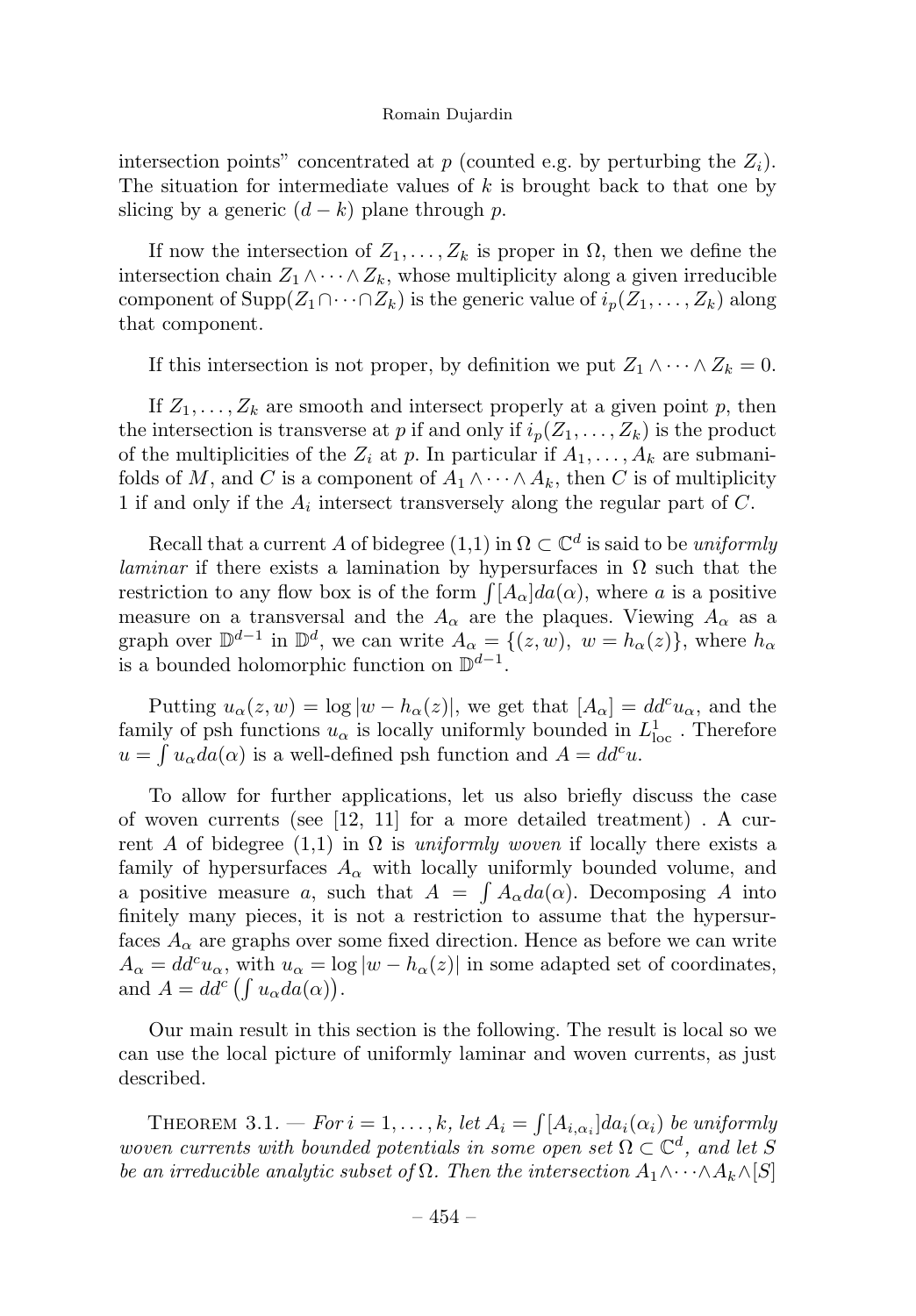is geometric in the sense that

$$
A_1 \wedge \cdots \wedge A_k \wedge [S] = \int [A_{1,\alpha_1} \wedge \cdots \wedge A_{k,\alpha_k} \wedge S] da_1(\alpha_1) \cdots da_k(\alpha_k). \tag{3.1}
$$

In particular only proper intersections account for the wedge product  $A_1 \wedge$  $\cdots \wedge A_k \wedge [S].$ 

If in addition the currents  $A_i$  are uniformly laminar, then for a.e.  $(\alpha_1, \dots, \alpha_k)$ , the intersection  $A_{1,\alpha_1} \wedge \dots \wedge A_{k,\alpha_k} \wedge S$ , if non-trivial, is a chain of multiplicity 1. In particular the submanifolds  $A_{1,\alpha_1},\ldots,A_{k,\alpha_k},S$ are transverse along the regular part of their intersection.

We note that generic transversality needn't hold in the woven case: it already fails in dimension 2, as simple examples show.

*Proof.* — Since  $A_1 \wedge \cdots \wedge A_k \wedge [S]$  carries no mass on Sing(S) we may suppose that  $S$  is smooth. We argue by induction on  $k$ . Assume that for some  $0 \leqslant q < k$  the result holds for  $A_1 \wedge \cdots \wedge A_q \wedge [S]$  (of course of  $q = 0$  this expression simply means [S], and the result is true in this case). Fix  $\alpha_1, \cdots, \alpha_q$  and let  $V = \text{Supp}(A_{1,\alpha_1} \wedge \cdots \wedge A_{q,\alpha_q} \wedge S)$ . Write  $A_{q+1,\alpha_{q+1}} = \{w = h_{q+1,\alpha_{q+1}}(z)\},$ with  $|h_{q+1,\alpha_{q+1}}| < 1$ , in some local system of coordinates. As above, the function  $u_{q+1} := \int \log |w - h_{q,\alpha_q}(z)| \, da_q(\alpha_q)$  is a potential of  $A_q$ , hence bounded by assumption, therefore  $u_{q+1} := \int \log |h_{q+1,\alpha_{q+1}}| \, da_{q+1}(\alpha_{q+1})$  is locally integrable on V. Since the logarithms are negative, by Fubini's theorem we infer that for a.e.  $\alpha_{q+1}$ ,  $\log |h_{q+1,\alpha_{q+1}}| \in L_{\text{loc}}^{1}(V)$ , so  $V \not\subset A_{q+1,\alpha_{q+1}}$ . In particular for a.e.  $\alpha_{q+1}$ , the intersection  $V \cap A_{q+1,\alpha_{q+1}}$  is proper.

The justification of the formula (3.1) is classical. We rely on the following two facts:

- If  $u = \int u_{\alpha} da(\alpha)$  is an integral of negative psh functions and T is a positive current such that  $uT$  (resp  $u_{\alpha}T$  for a.e.  $\alpha$ ) has finite mass, then  $uT = \int u_{\alpha} T da(\alpha)$ .
- Likewise if  $T = \int T_{\alpha} da(\alpha)$  is an integral of positive currents and u is a negative psh function such that  $uT$  (resp.  $uT_\alpha$  for a.e.  $\alpha$ ) has finite mass, then  $uT = \int uT_{\alpha}da(\alpha)$ .

Assume by induction that  $(3.1)$  holds for  $k = q$ , and write

$$
A_1 \wedge \cdots \wedge A_q \wedge A_{q+1} \wedge [S] = dd^c \left( u_{q+1} A_1 \wedge \cdots \wedge A_q \wedge [S] \right) \tag{3.2}
$$
\n
$$
= dd^c \left( u_{q+1} \int [A_{1,\alpha_1} \wedge \cdots \wedge A_{q,\alpha_q} \wedge S] da_1(\alpha_1) \cdots da_q(\alpha_q) \right)
$$
\n
$$
-455 -
$$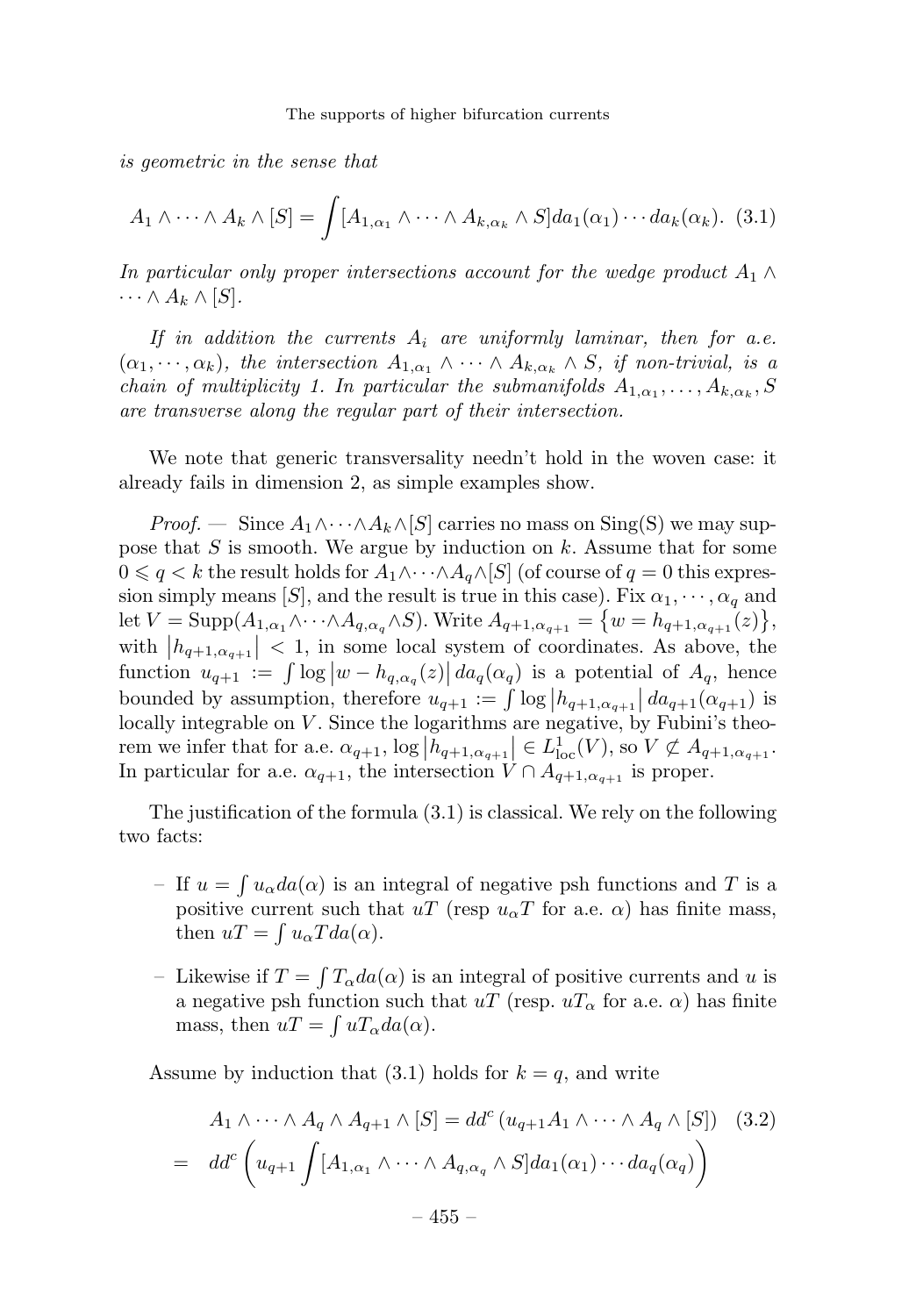$$
= dd^c \left( \int u_{q+1}[A_{1,\alpha_1} \wedge \cdots \wedge A_{q,\alpha_q} \wedge S] da_1(\alpha_1) \cdots da_q(\alpha_q) \right)
$$
  

$$
= \int \left( (dd^c u_{q+1}) \wedge [A_{1,\alpha_1} \wedge \cdots \wedge A_{q,\alpha_q} \wedge S] \right) da_1(\alpha_1) \cdots da_q(\alpha_q).
$$

Now, as before, fix  $\alpha_1, \cdots, \alpha_q$  and put  $V = A_{1,\alpha_1} \wedge \cdots \wedge A_{q,\alpha_q} \wedge S$ , and consider

$$
u_{q+1}[V] = \left(\int \log |h_{q+1,\alpha_{q+1}}| \, da_{q+1}(\alpha_{q+1})\right)[V].
$$

Notice that here  $V$  is really viewed as a chain, that is, the components are possibly endowed with some multiplicity.

Let  $\mathcal{A}_R$  be the set of values  $\alpha_{q+1}$  so that  $||log|h_{q+1,\alpha_{q+1}}||_{L^1(V)} \leq R$ , and let

$$
u_{q+1,R} = \int_{\mathcal{A}_R} \log |h_{q+1,\alpha_{q+1}}| \, da_{q+1}(\alpha_{q+1}).
$$

Notice that  $u_{q+1,R}$  decreases to  $u_{q+1}$  as R increases to infinity. We then infer that

$$
u_{q+1,R}[V] = \int_{\mathcal{A}_R} \log |h_{q+1,\alpha_{q+1}}| [V] da_{q+1}(\alpha_{q+1}).
$$

Thus by monotone convergence we obtain that

$$
u_{q+1}[V] = \int \log |h_{q+1,\alpha_{q+1}}| [V] da_{q+1}(\alpha_{q+1}).
$$

Finally, by taking the  $dd^c$ , we conclude that

$$
(dd^{c}u_{q+1}) \wedge [V] = \int [A_{q+1,\alpha_{q+1}}] \wedge [V] da_{q+1}(\alpha_{q+1})
$$
  
= 
$$
\int [A_{q+1,\alpha_{q+1}} \wedge V] da_{q+1}(\alpha_{q+1}),
$$

where the second equality comes from the fact that intersection in the sense of currents of properly intersecting analytic sets coincides with intersection in the sense of chains [8, §16.2]. This, together with (3.2), concludes the proof of (3.1).

From now on we assume that the currents  $A_i$  are uniformly laminar, and we show that intersections are generically transverse. Again we argue by induction, so let us assume that for  $q < k$  the result holds for  $A_1 \wedge \cdots \wedge$  $A_q \wedge [S]$ . Then for a.e.  $\alpha_1, \ldots, \alpha_q$ , every component of  $A_{1,\alpha_1} \wedge \cdots \wedge A_{q,\alpha_q} \wedge$ S is of multiplicity 1. Since  $A_{q+1}$  has bounded potential, the intersection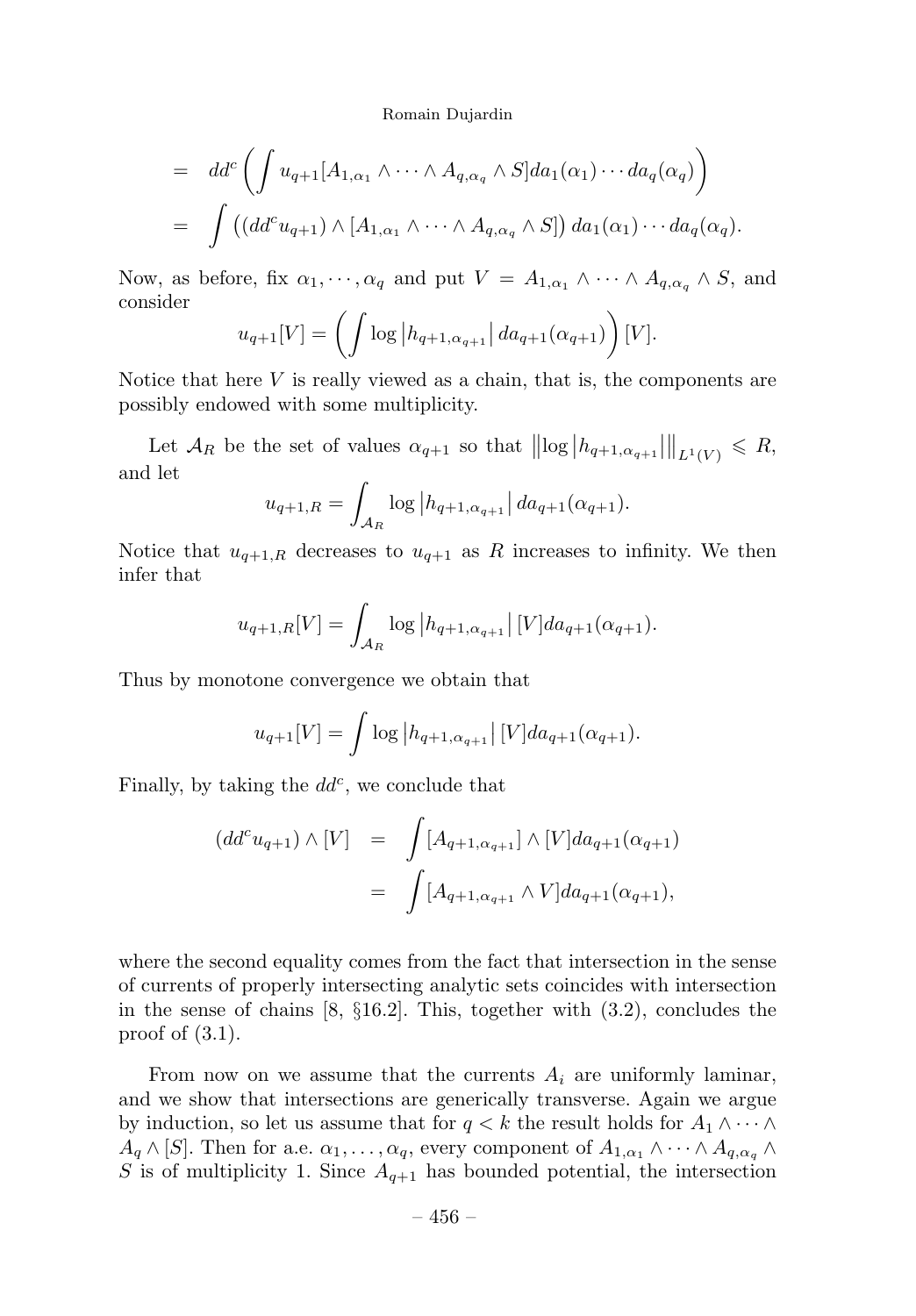#### The supports of higher bifurcation currents

 $[A_{1,\alpha_1} \wedge \cdots \wedge A_{q,\alpha_n} \wedge S] \wedge A_{q+1}$  gives no mass to the singular locus of  $A_{1,\alpha_1} \wedge$  $\cdots \wedge A_{q,\alpha} \wedge S$ . Therefore in the geometric intersection

$$
A_1 \wedge \cdots \wedge A_{q+1} \wedge [S] = \int [A_{1,\alpha_1} \wedge \cdots \wedge A_{q,\alpha_q} \wedge A_{q+1,\alpha_{q+1}} \wedge S] da_1(\alpha_1) \cdots da_{q+1}(\alpha_{q+1})
$$

we can restrict to those intersections lying in the regular part of  $A_{1,\alpha_1} \wedge$  $\cdots \wedge A_{q,\alpha_q} \wedge S.$ 

So let us consider a proper intersection between a smooth part of  $A_{1,\alpha_1} \wedge$  $\cdots \wedge A_{q,\alpha_q} \wedge S$  (which will be fixed from now on) and some leaf  $A_{q+1,\alpha_{q+1}}$  of  $A_{q+1}$ . Let W be a component of this intersection (hence of codimension  $q +$  $1+\text{codim}(S)$ . We want to show that for generic  $\alpha_{q+1}$ , W has multiplicity 1. Let  $p$  belonging to the regular part of  $W$ . Changing local coordinates, it is no loss of generality to assume that in the neighborhood of  $p, A_{1,\alpha_1} \wedge \cdots \wedge A_{q,\alpha_q} \wedge$ S is an affine subspace of codimension  $q + \text{codim}(S)$ . If  $A_{1,\alpha_1} \wedge \cdots \wedge A_{q,\alpha_q} \wedge$ S and  $A_{q+1,\alpha_{q+1}}$  are transverse at p there is nothing to prove. Otherwise  $A_{1,\alpha_1} \wedge \cdots \wedge A_{q,\alpha_q} \wedge S$  is contained in the tangent space  $T_p(A_{q+1,\alpha_{q+1}})$ . Let  $\Pi$  be the 2-dimensional linear subspace through p, generated by  $(e, f)$ , where e is a vector transverse to W in  $A_{1,\alpha_1} \wedge \cdots \wedge A_{q,\alpha_q} \wedge S$ , and f is transverse to  $T_p(A_{q+1,\alpha_{q+1}})$ . Then  $\Pi \cap A_{1,\alpha_1} \wedge \cdots \wedge A_{q,\alpha_q} \wedge S$  is a smooth curve: in our coordinates it is the line L tangent to  $e$  through  $p$ . Note also that  $W \cap \Pi = \{p\}$ . By transversality,  $A_{q+1}$  induces a lamination by curves on  $\Pi$  near p, which is tangent to e at  $\Pi$ , and the leaf through p has an isolated intersection with L. In this 2-dimensional situation, [3, Lemma 6.4] implies that for every  $\alpha$  close to  $\alpha_{q+1}$ ,  $\Pi \cap A_{q+1,\alpha}$  intersects L transversely in Π, hence  $A_{1,\alpha_1} \wedge \cdots \wedge A_{q,\alpha_q} \wedge S$  is transverse to  $A_{q+1,\alpha}$  in  $\Omega$ . This finishes the proof.

# 4. Falling onto repelling cycles: proof of Theorem 0.1

The first step is the following classical lemma.

LEMMA 4.1. — Let f be a rational map of degree  $d \geq 2$  on  $\mathbb{P}^1$ . There exists an integer m and a  $f<sup>m</sup>$ -invariant compact set K such that:

- $f<sup>m</sup>|<sub>K</sub>$  is uniformly hyperbolic and conjugated to a one-sided shift on two symbols;
- the unique balanced measure  $\nu$  on K (that is, such that  $(f<sup>m</sup>)<sup>*</sup>ν = 2ν$ ) has (Hölder) continuous potential.

*Proof.*  $\leftarrow$  It follows from the proof of the equidistribution of repelling points (see [23]) that there exists an open ball  $B$ , an integer  $m$  and two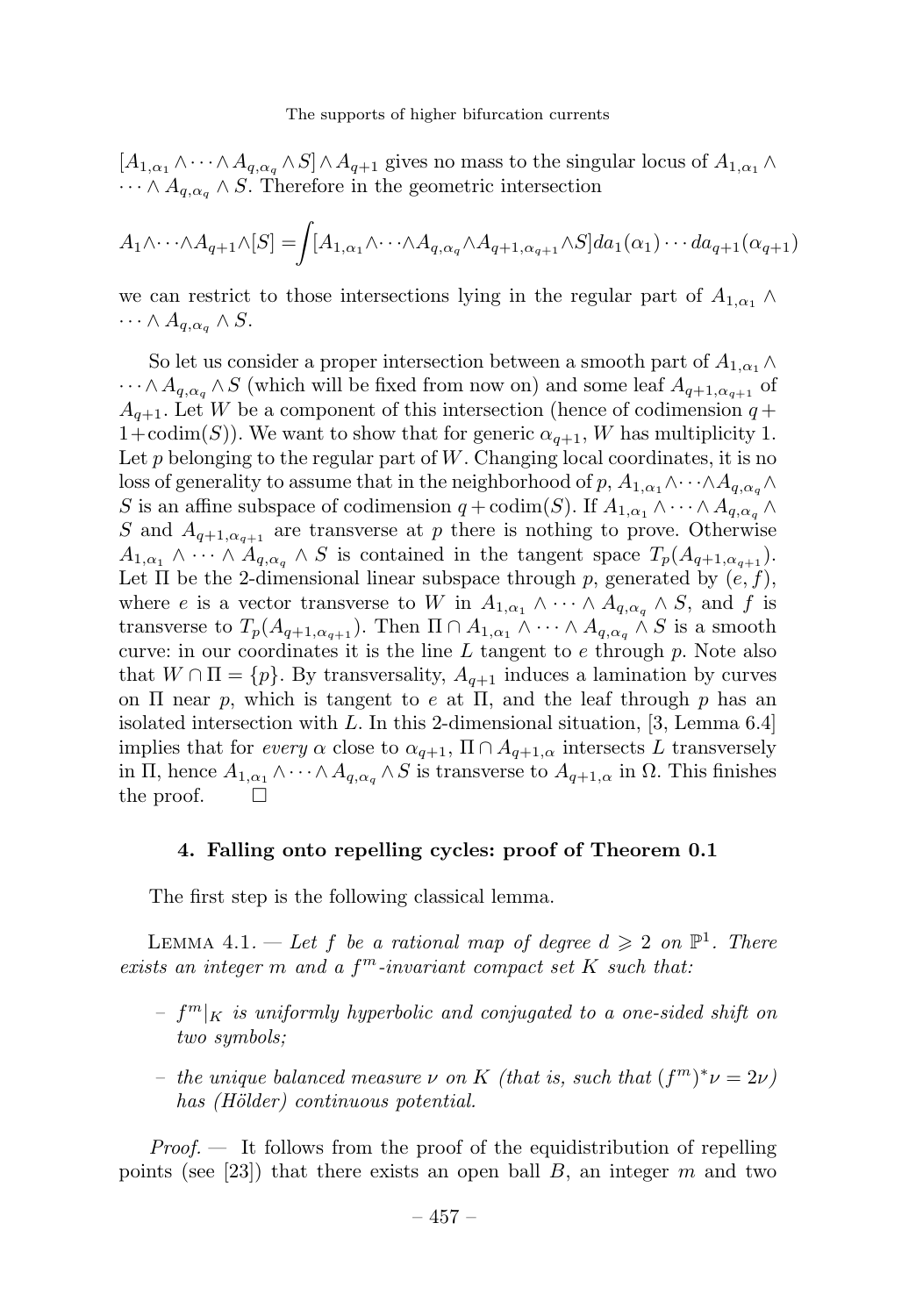univalent inverse branches  $f_1^{-m}$  and  $f_2^{-m}$  of  $f^m$  on B such that  $f_i^{-m}(B) \in B$ and  $f_1^{-m}(B) \cap f_2^{-m}(B) = \emptyset$ . Thus, letting  $B_i = f_i^{-m}(B)$ , we may consider

$$
K = \{ z \in B_1 \cup B_2, \ \forall n \in \mathbb{N}, \ f^{mn}(z) \in B \}.
$$

It is well-known that  $f^{m}|_K$  is uniformly hyperbolic and conjugate to a onesided 2-shift.

Likewise, it is classical that  $K$  is not polar. More precisely it can be shown that the unique balanced measure under  $f<sup>m</sup>$  has Hölder continuous potential (see e.g [13, Theorem 3.7.1] for a proof).  $\Box$ 

Let  $(f_\lambda)$  be a family of rational mappings with k marked critical points as in the statement of Theorem 0.1, and let  $\lambda_0$  be a parameter in Supp $(T_1 \wedge$  $\cdots \wedge T_k$ ). We apply Lemma 4.1 to  $f_{\lambda_0}$ , which provides us with a  $f_{\lambda_0}^m$ -invariant hyperbolic set  $K_{\lambda_0}$ , endowed with a measure  $\nu_{\lambda_0}$ . Replacing the family  $(f_{\lambda})$ by  $(f_{\lambda}^{m})$ , it is no loss of generality to assume that  $m = 1$ . Note that  $c_1, \ldots, c_k$ are still marked critical points, and the associated bifurcation currents are the same. Also, for notational simplicity we replace  $\lambda_0$  by 0.

The hyperbolic set  $K_0$  persists in some neighborhood of 0. More precisely there exists a neighborhood N of 0, biholomorphic to a ball, and a holomorphic motion  $(h_\lambda)_{\lambda \in N}$  of  $K_{\lambda_0}$  such that  $h_\lambda \circ f_0 = f_\lambda \circ h_\lambda$  (see e.g. [24, §2] for this fact, and [9] for basics on holomorphic motions). We set  $K_{\lambda} = h_{\lambda}(K_0)$ , and  $\nu_{\lambda} = (h_{\lambda})_{*}\nu_0$ . Without loss of generality we may assume that  $N = \Lambda$ .

In  $\Lambda \times \mathbb{P}^1$ , consider the uniformly laminar current induced by the holomorphic motion of the measure  $\nu_0$ . More precisely, for  $z \in K_0$ , we let  $h \cdot z$ be the graph of the holomorphic motion over  $\Lambda$  passing through z, and let  $\hat{\nu}$  be the (1,1) positive closed current defined by

$$
\widehat{\nu} = \int \left[ \widehat{h} \cdot z \right] d\nu_0(z). \tag{4.1}
$$

LEMMA 4.2.  $-\hat{\nu}$  has bounded potentials.

*Proof.* — Since  $K_0$  is contained in some affine chart  $\mathbb{C} \subset \mathbb{P}^1$ , reducing  $\Lambda$  again if necessary, we may view  $\hat{\nu}$  as a *horizontal current* in  $\Lambda \times \mathbb{C}$ , in the sense that  $\text{Supp}\widehat{\nu}\cap (\{\lambda\}\times\mathbb{C})$  is compact for every  $\lambda\in\Lambda$ . Then, a potential of  $\hat{\nu}$  is given by

$$
u(\lambda, z) = \int \log|s - z| d\nu_{\lambda}(s).
$$

A proof of this fact is given in dimension 2 in [15, §6], which easily adapts to higher dimensions. The Hölder continuity of holomorphic motions (see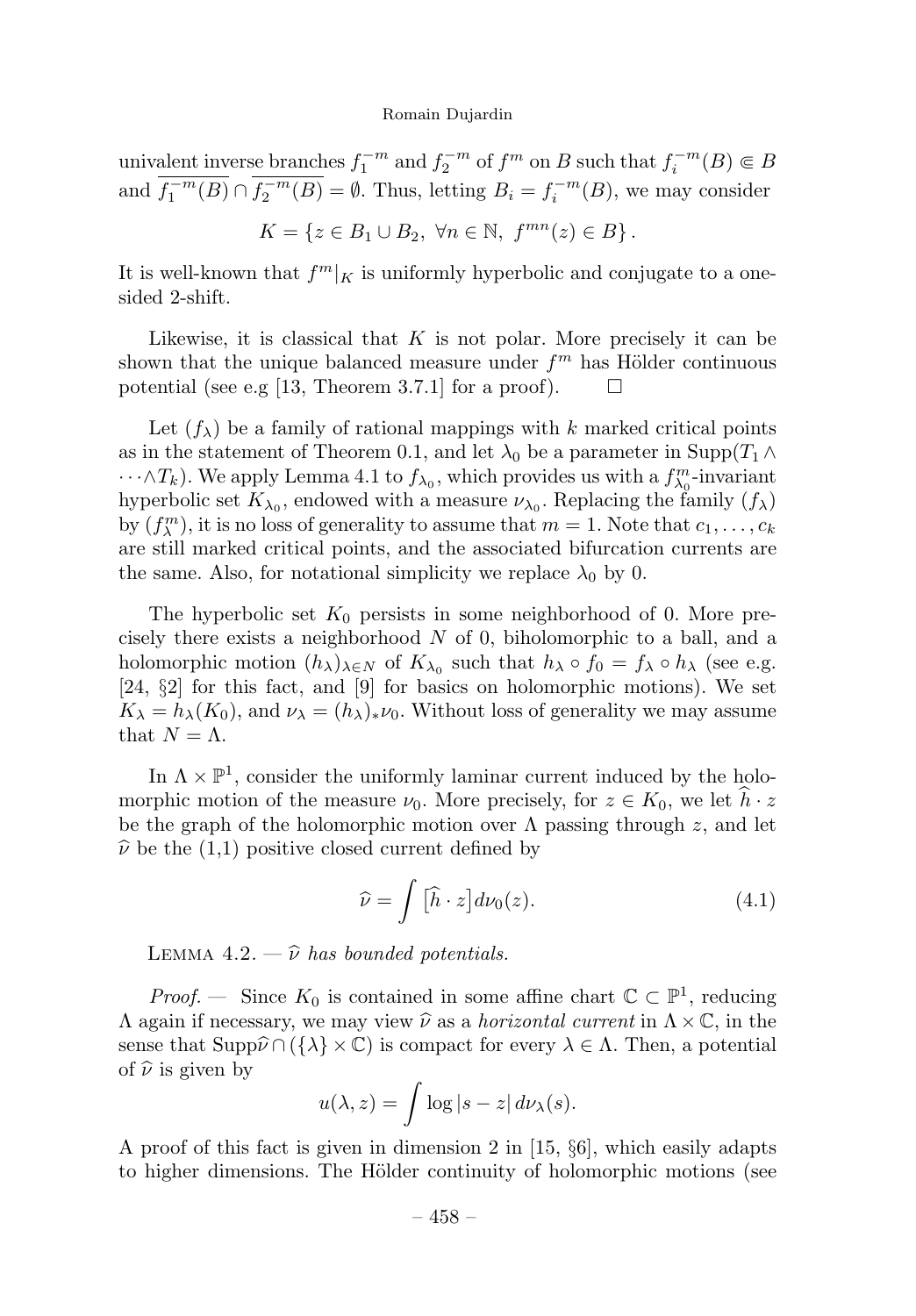[9, Thm. 5.2.3]) implies that, restricted to  $\text{Supp}(\nu_{\lambda}), u(\lambda, \cdot)$  is Hölder continuous as a function of z, locally uniformly in  $\lambda$ . In particular u is locally uniformly bounded on  $\text{Supp}(\hat{\nu})$ , hence everywhere, by the maximum principle. The result follows. Adapting [15,  $\S6$ ], it is not difficult to see that u is actually locally Hölder continuous is actually locally Hölder continuous.

Let us now work in  $\Lambda \times (\mathbb{P}^1)^k$  and, similarly to Theorem 0.3, investigate the motion of the k marked critical points relative to  $K_{\lambda}$ . For  $1 \leqslant j \leqslant k$ let  $\widehat{\nu}_j = \widehat{p}_j^*\widehat{\nu}$ , where  $\widehat{p}_j : \Lambda \times (\mathbb{P}^1)^k \to \Lambda \times \mathbb{P}^1$  is defined by  $(\lambda, z_1, \dots, z_k) \mapsto$  $(\lambda, z_j)$ , and  $\hat{\nu}$  is as in (4.1). We put  $V = (k!)^{-1/k} (\hat{\nu}_1 + \cdots + \hat{\nu}_k)$  so that  $V^k = \hat{\nu}_1 \wedge \cdots \wedge \hat{\nu}_k$ , and letting  $\hat{C}_n(\lambda) := (\lambda, C_n(\lambda))$ , we study the sequences of currents  $\widehat{C}_n^* V$  and  $\widehat{C}_n^* V^k$ .

Note that we are abusing slightly here since there does not exist a welldefined pull back operator  $\hat{C}_n^*$  from currents on  $\Lambda \times (\mathbb{P}^1)^k$  to currents on Λ, even for positive closed currents of bidegree (1,1), since  $\widehat{C}_n$  is obviously not dominant. The meaning of this notation here is the following:  $V$  is a positive closed current of bidegree (1,1) on  $\Lambda \times (\mathbb{P}^1)^k$  with bounded potentials, so the wedge product  $V \wedge [\Gamma(C_n)]$  of V with the graph of  $C_n$  is well defined, and corresponds to the restriction of V to  $\Gamma(C_n)$ . On the other hand  $\pi_{\Lambda}|_{\Gamma(C_n)} : \Gamma(C_n) \to \Lambda$  is a biholomorphism, so we can set  $\widehat{C}_n^* V = (\pi_\Lambda)_* (V \wedge [\Gamma(C_n)]).$  Writing locally  $V = dd_{(\lambda,z)}^c(v(\lambda,z))$ , we obtain that  $\hat{C}_n^* V = dd^c_\lambda(v(\lambda, C_n(\lambda)))$  -recall that a psh function has a value at every point.

The definition of  $C_n^* V^k$  is similar, arguing by induction, since for every  $1 \leq j \leq k$ ,  $V^j \wedge [\Gamma(C_n)]$  is well-defined. These definitions coincide of course with the usual ones for smooth forms, and are stable under regularizations.

This being said, it is easy that  $d^{-n}\tilde{C}_n^*V$  converges to  $(k!)^{-1/k}(T_1 + \cdots +$  $T_k$ ), where in addition the potentials converge uniformly. Hence  $d^{-n}\tilde{C}_n^*V^k$ converges to  $T_1 \wedge \cdots \wedge T_k$ .

Indeed, let  $\hat{\kappa}$  be the pull back of the previously defined Kähler form κ under the natural projection  $\Lambda \times (\mathbb{P}^1)^k \to (\mathbb{P}^1)^k$ . We know from the proof of Theorem 0.3 that the sequence  $d^{-n}\widehat{C}_n^*\widehat{\kappa} = d^{-n}C_n^*\kappa$  converges to  $(k!)^{-1/k}(T_1 + \cdots + T_k)$ , with uniform convergence of the potentials. Now we simply write  $V - \hat{\kappa} = dd^c w$ , where w is a uniformly bounded function on  $\Lambda \times (\mathbb{P}^1)^k$ , so

$$
d^{-n}\widehat{C}_n^*V = d^{-n}\widehat{C}_n^*\kappa + d^{-n}dd^c(w \circ \widehat{C}_n),
$$

and the result follows.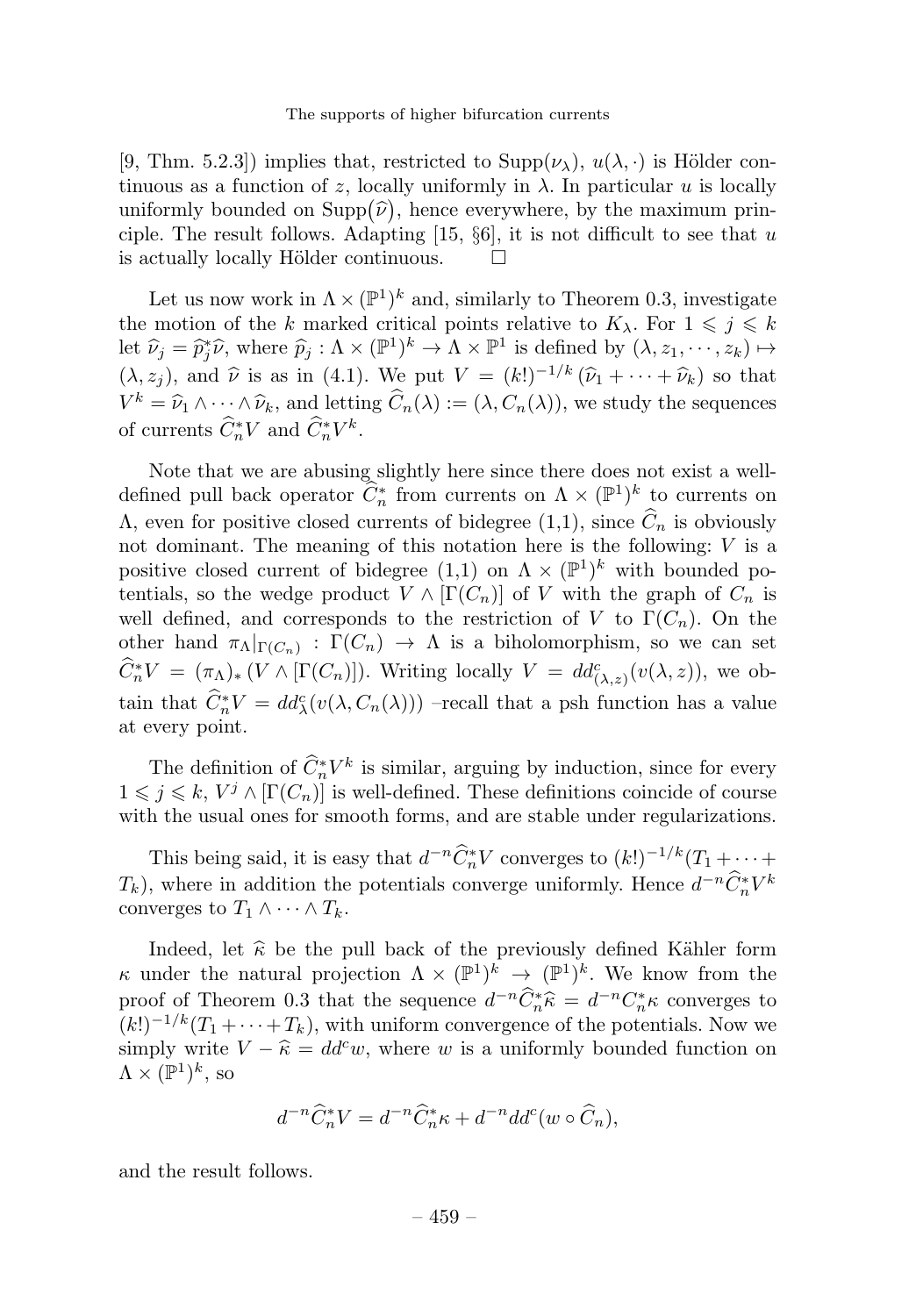We now give a geometric interpretation of the current  $V^k$  and its intersection with  $\Gamma(C_n)$ . For  $(z_1, \ldots, z_k) \in K_0^k$ , we let

 $h \cdot (z_1,\ldots,z_k) = \{(\lambda, h_\lambda(z_1),\ldots,h_\lambda(z_k)), \lambda \in \Lambda\}$ 

be the graph of its continuation under the product holomorphic motion. The first observation is that the current  $V^k$  is an integral of graphs over  $\Lambda$ :

$$
V^k = \widehat{\nu}_1 \wedge \cdots \wedge \widehat{\nu}_k = \int \left[ \widehat{h} \cdot (z_1, \ldots, z_k) \right] d\nu(z_1) \cdots d\nu(z_k). \tag{4.2}
$$

Indeed, it is clear that for every j,  $\hat{\nu}_i$  is a uniformly laminar current, since it is the pullback under  $\hat{p}_i$  of the uniformly laminar current  $\hat{\nu}$ . The geometric interpretation (4.2) of  $\check{V}^k$  then follows from Theorem 3.1. Applying now the same theorem to  $V^k \wedge [\Gamma(C_n)]$ , we obtain that

$$
V^k \wedge [\Gamma(C_n)] = \int [\widehat{h} \cdot (z_1, \dots, z_k) \wedge \Gamma(C_n)] d\nu(z_1) \cdots d\nu(z_k), \qquad (4.3)
$$

and furthermore<sup>1</sup> that the intersection chain  $\hat{h} \cdot (z_1, \ldots, z_k) \wedge \Gamma(C_n)$  is generically of multiplicity 1. Recall that this means that the intersection  $h \cdot (z_1, \ldots, z_k) \cap \Gamma(C_n)$  is geometrically transverse along  $\text{Reg}(h \cdot (z_1, \ldots, z_k) \wedge \Gamma(C_n))$  $\Gamma(C_n)$ , which is of full trace measure in  $[h \cdot (z_1, \ldots, z_k) \wedge \Gamma(C_n)].$ 

We are now in position to conclude the proof. Since  $d^{-n}\tilde{C}_n^*V^k =$  $(\pi_\Lambda)_*\left(V^k\wedge [\Gamma(C_n)]\right)$  converges to  $T_1\wedge\cdots\wedge T_k$  and  $\lambda_0=0\in \mathrm{Supp}(T_1\wedge\cdots\wedge T_k)$  $T_k$ ), then by (4.3), there exists a sequence of parameters  $\lambda_n$  converging to 0 such that  $\Gamma(C_n)$  and some graph  $\hat{h} \cdot (z_1^n, \ldots, z_k^n)$  of the holomorphic motion intersect transversely over  $\lambda_n$ . Repelling periodic orbits for  $f_0$  are dense in  $K_0$ , so for fixed (large) n, for  $j = 1, \ldots, k$ , there exists a sequence of repelling  $f_0$ -periodic points  $(z_j^{n,q})_{q\geq 1}$  belonging to  $K_0$ , and converging to  $z_j^n$ . The continuations  $h_{\lambda}(z_j^{n,q})$  remain repelling throughout  $\Lambda$  by hyperbolicity. By the persistence of transverse intersections, for large  $q, \hat{h} \cdot (z_1^{n,q}, \ldots, z_k^{n,q})$ intersects  $\Gamma(C_n)$  transversely near  $\lambda_n$ . Thus we have found parameters close to 0 at which  $c_1, \ldots, c_k$  fall transversely onto repelling cycles.  $\Box$ 

# 5. When  $\Lambda$  is the space of polynomial or rational maps

Here we show that in the case where  $\Lambda$  is the space of all polynomials or rational maps with all critical points marked, the statement of Corollary

<sup>(1)</sup> Notice that while the transversality of the leaves of the  $\hat{\nu}_i$  is obvious, this is not anymore the case after restriction to  $\Gamma(C_n)$ . This is where we need the full strength of Theorem 3.1.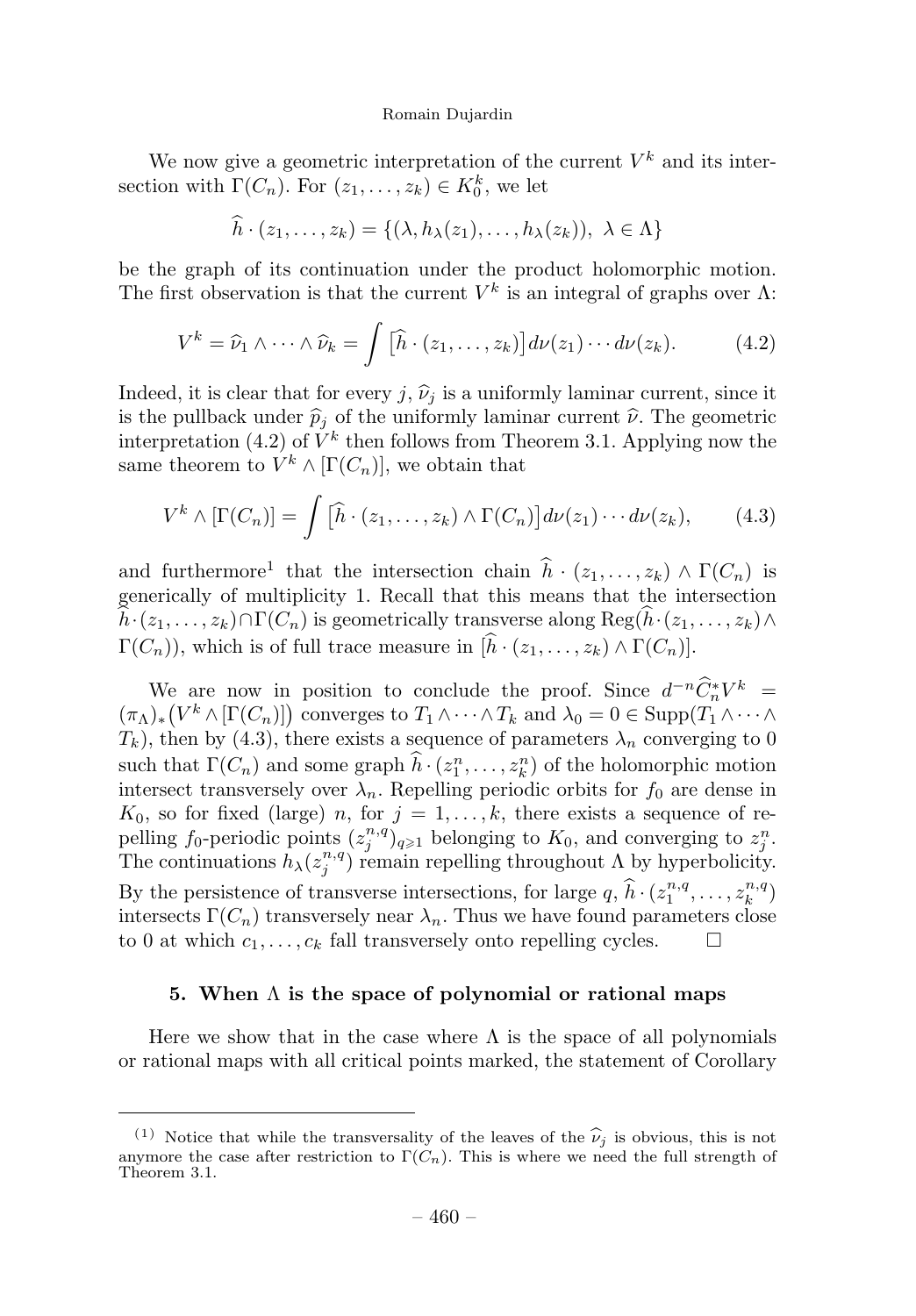0.2 takes a simpler form. Similar ideas already appeared in the polynomial case in [19, §8].

We say that a family  $(f_{\lambda})$  of rational maps is *reduced* if it is generically transverse to the orbits of the  $PSL(2, \mathbb{C})$ -action by conjugacy on the space of rational maps of degree d. In other words, we require that for every  $\lambda_0 \in \Lambda$ , the set of parameters  $\lambda \in \Lambda$  such that  $f_{\lambda}$  is holomorphically conjugate to  $f_{\lambda_0}$  is discrete.

We start with a general result.

PROPOSITION 5.1. — Let  $(f_{\lambda})_{\lambda \in \Lambda}$  be a reduced algebraic family of rational maps of degree d, with marked critical points  $c_1, \ldots, c_\ell$ . Assume that for all 2l-tuples of integers  $(n_j \geq 0, m_j \geq 1)_{1 \leq j \leq l}$ , the subvariety defined by  $\bigcap_{j=1}^{\ell} \left\{ \lambda, f_{\lambda}^{n_j}(c_j(\lambda)) = f_{\lambda}^{n_j+m_j}(c_j(\lambda)) \right\}$ , whenever non-empty, is of pure  $codimension \ell$ .

Then for every  $k \leq \ell$ ,

 $\text{Supp}(T_1 \wedge \cdots \wedge T_k) = \overline{\{\lambda, c_1(\lambda), \ldots, c_k(\lambda) \text{ fall onto repelling cycles}\}}$ 

We use a result of Gauthier [19, Thm 6.2], that we briefly describe now. Assume that for some  $\lambda_0 \in \Lambda$ , the marked critical points  $c_j$  eventually land on repelling periodic points  $p_j$ , that is  $f_{\lambda_0}^{n_j}(c_j(\lambda_0)) = p_j(\lambda_0)$ . As in the introduction, let C and P be respectively defined by  $C : \lambda \mapsto$  $(f_{\lambda}^{n_1}(c_1(\lambda)),...,f_{\lambda}^{n_k}(c_k(\lambda))$  and  $P: \lambda \mapsto (p_1(\lambda),...,p_k(\lambda)),$  where  $p_j(\lambda)$  is the natural continuation of  $p_i(\lambda_0)$ . We say that the critical points  $c_j$  fall properly onto the respective repelling points  $p_i$  at  $\lambda_0$  if the graphs of the two mappings  $\lambda \mapsto (p_1(\lambda), \ldots p_k(\lambda))$  and  $\lambda \mapsto (f_{\lambda}^{n_1}(c_1(\lambda)), \ldots, f_{\lambda}^{n_k}(c_k(\lambda)))$ intersect properly at  $(\lambda_0, p_1(\lambda_0), \ldots, p_k(\lambda_0))$ . Denoting by  $m_j$  the period of  $p_i$ , we see that for this it is enough that the subvariety defined by

$$
\bigcap_{j=1}^k \left\{ \lambda, \ f_{\lambda}^{n_j}(c_j(\lambda)) = f_{\lambda}^{n_j + m_j}(c_j(\lambda)) \right\}
$$

has codimension k at  $\lambda_0$ . Gauthier's theorem asserts that if the critical points  $c_j$  fall properly onto the respective repelling points  $p_j$  at  $\lambda_0$ , then  $\lambda_0 \in \text{Supp}(T_1 \wedge \cdots \wedge T_k).$ 

 $Proof.$  – In view of Theorem 0.1, we only need to show that if the  $c_i(\lambda_0), 1 \leq j \leq k$  eventually land on repelling periodic points, then  $\lambda_0 \in$  $\text{Supp}(T_1 \wedge \cdots \wedge T_k)$ . For this, in order to use the above result, we show that under the assumptions of the proposition, for every  $k \leq \ell$ , and all integers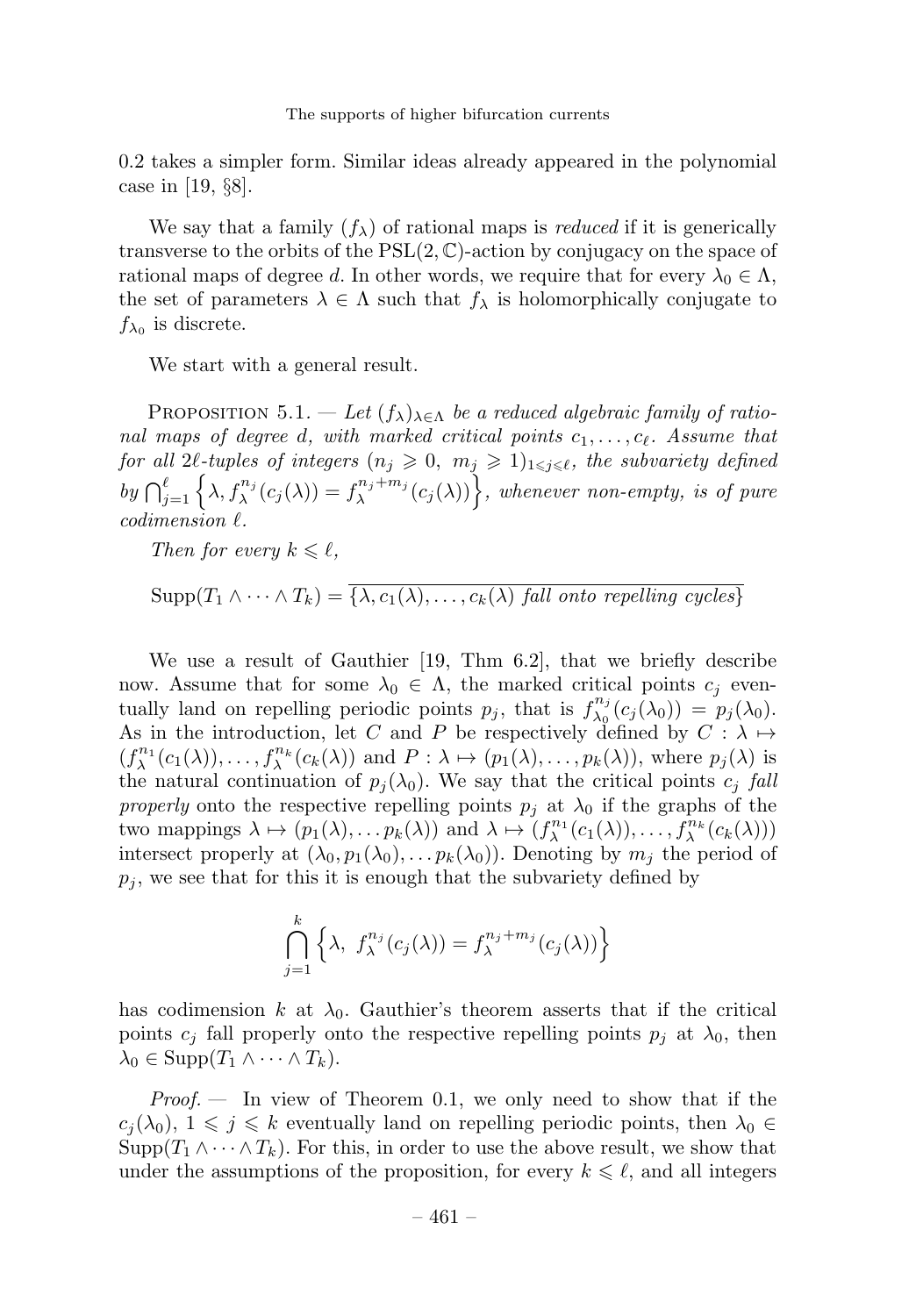$(n_j \geq 0, m_j \geq 1)_{1 \leq j \leq k}, \bigcap_{j=1}^k \left\{ \lambda, f_{\lambda}^{n_j}(c_j(\lambda)) = f_{\lambda}^{n_j+m_j}(c_j(\lambda)) \right\},\$  whenever non-empty, is of pure codimension  $k$  (notice that this does not follow directly from the assumption of the proposition¡, see [8, pp. 143-144]). The proof is by decreasing induction on  $k$ , so assume that the result holds at step  $k+1$ , and let W be an irreducible component of  $\bigcap_{j=1}^k \left\{ \lambda, f_\lambda^{n_j}(c_j(\lambda)) = f_\lambda^{n_j+m_j}(c_j(\lambda)) \right\}$ for arbitrary integers  $(n_i \geq 0, m_j \geq 1)_{1 \leq i \leq k}$ . A first possibility is that  $c_{k+1}$ is passive on W. Since W is algebraic, [18, Thm 2.5] asserts that either all mappings on  $W$  are holomorphically conjugate, or  $c_{k+1}$  is persistently preperiodic on W. The first case is excluded because  $(f_{\lambda})$  is reduced, and, since codim( $W$ )  $\leq k$ , the second case contradicts the induction hypothesis. We then infer that the activity locus of  $c_{k+1}$  along W is non-empty. Therefore, there are non-empty proper hypersurfaces in W where  $c_{k+1}$  becomes preperiodic. By the induction hypothesis the codimension of such a hypersurface in  $\Lambda$  equals  $k + 1$ , hence  $\text{codim}(W) = k$ .  $\Box$ 

Let  $\mathcal{P}_d^{cm}$  be the space of polynomials of degree d with marked critical points, up to affine conjugacy. This space is described in detail in [18]: it is an affine algebraic variety of dimension  $d-1$ , which admits a finite branched cover by  $\mathbb{C}^{d-1}$ . Denote by  $(c_j)_{j=1,\dots,d-1}$  the marked critical points and by  $T_j$  the associated bifurcation currents. Applying Proposition 5.1 we thus recover the following result from [19, §8].

COROLLARY 5.2. — In 
$$
\mathcal{P}_d^{cm}
$$
, for every  $k \leq d-1$ , we have that  
\n
$$
Supp(T_1 \wedge \cdots \wedge T_k) = \overline{\{\lambda, c_1(\lambda), \cdots, c_k(\lambda) \text{ fall onto repelling cycles}\}}
$$

*Proof.* — The assumption of Proposition 5.1 is satisfied for  $\ell = d-1$ . Indeed, for all  $(n_j \geq 0, m_j \geq 1)_{1 \leq j \leq d-1}, \bigcap_{j=1}^{d-1} \left\{ \lambda, f_{\lambda}^{n_j}(c_j(\lambda)) = f_{\lambda}^{n_j+m_j}(c_j(\lambda)) \right\}$ is of dimension 0, because it is contained in the connectedness locus, which is compact in  $\mathbb{C}^{d-1}$  by Branner-Hubbard [5].  $\Box$ 

Let now  $\mathcal{M}_d^{cm}$  be the space of rational mappings of degree d, up to Mbius conjugacy, with marked critical points  $(c_j)_{j=1,\dots,2d-2}$ . It is a normal quasiprojective variety of dimension  $2d - 2$  [26]. Proposition 5.1 then leads to the following:

COROLLARY 5.3. — In 
$$
\mathcal{M}_d^{cm}
$$
, for every  $k \le 2d - 2$ , we have that  
\n
$$
Supp(T_1 \wedge \cdots \wedge T_k) = \overline{\{\lambda, c_1(\lambda), \ldots, c_k(\lambda) \text{ fall onto repelling cycles}\}}
$$

*Proof.*  $\leftarrow$  A difficulty here is that the assumption of proposition 5.1 is not valid in general for  $\ell = 2d - 2$  due to the possibility of *flexible Lattès*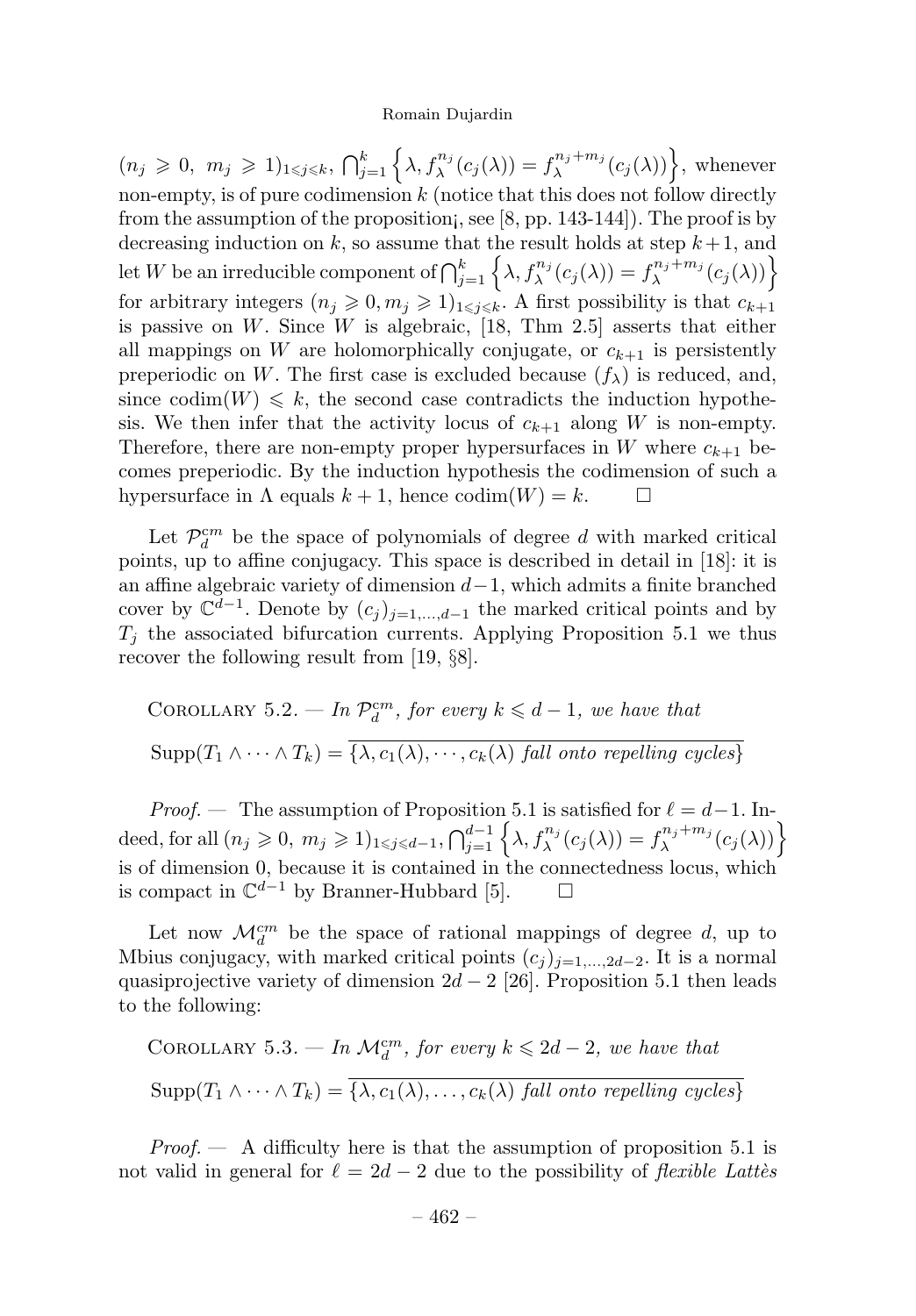examples (see Milnor  $[22]$  for a general account on Lattès examples). So we treat the cases  $k \le 2d - 3$  and  $k = 2d - 2$  separately. For  $k = 2d - 2$ , the result was proven by Buff and Gauthier [7].

Let us show that the assumption of Proposition 5.1 holds for  $k = 2d - 3$ . For this, assume that for some  $(n_j, m_j)_{1 \leq j \leq 2d-1}$  as above,  $\bigcap_{j=1}^{2d-3} \left\{ \lambda, f_{\lambda}^{n_j}(c_j(\lambda)) = f_{\lambda}^{n_j+m_j}(c_j(\lambda)) \right\}$  is not empty, and let us prove that it is of pure codimension  $2d - 3$  (i.e. of pure dimension 1). If not, it admits a component  $W$  of dimension greater than 1. If the last free critical point  $c_{2d-2}$  is passive on W, then the family  $(f_\lambda)$  is stable along W. It then follows from a theorem of McMullen  $[21]$  that W is a (reduced) family of flexible Lattes examples, which is impossible because such a family should have dimension 1. Therefore, the activity locus of  $c_{2d-2}$  is non-empty, giving rise to algebraic hypersurfaces  $H_m \subset W$  such that where  $c_{2d-2}$  is persistently preperiodic to periodic points of arbitrary large period  $m$  (of course the minimal period may drop to some divisor of m, but this only happens on a proper subvariety of  $H_m$ ). As before,  $H_m$  must be a family of flexible Lattes examples, which is impossible for in this case the critical points must eventually fall on repelling points of period 1 or 2 (see [22]). This contradiction finishes the proof.  $\Box$ 

# Bibliography

- [1] BASSANELLI  $(G.)$ , BERTELOOT  $(F.)$  Bifurcation currents in holomorphic dynamics on  $\mathbf{P}^{k}$ , J. Reine Angew. Math. 608, p. 201-235 (2007).
- [2] BASSANELLI  $(G.)$ , BERTELOOT  $(F.)$ . Bifurcation currents and holomorphic motions in bifurcation loci, Math. Ann. 345, p. 1-23 (2009).
- [3] BEDFORD (E.), LYUBICH (M.), SMILLIE (J.). Polynomial diffeomorphisms of  $\mathbb{C}^2$ . IV. The measure of maximal entropy and laminar currents, Invent. Math. 112, p. 77-125 (1993).
- [4] BERTELOOT (F.). Bifurcation currents in one-dimensional holomorphic dynamics. C.I.M.E. Lecture notes (2011).
- [5] BRANNER (B.), HUBBARD (J. H.). The iteration of cubic polynomials. I. The global topology of parameter space, Acta Math. 160, no. 3-4, p. 143-206 (1988).
- $[6]$  BUFF  $(X)$ , EPSTEIN  $(A)$ . Bifurcation measure and postcritically finite rational maps, Complex dynamics, p. 491-512, A K Peters, Wellesley, MA (2009).
- [7] BUFF (X.), GAUTHIER (Th.). Perturbations of flexible Lattès maps. Preprint, arxiv:1111.5451.
- [8] Chirka (E. M.). —Complex analytic sets, Mathematics and its Applications (Soviet Series), 46. Kluwer Academic Publishers Group, Dordrecht, (1989).
- $[9]$  DE FARIA  $(E)$ , DE MELO  $(W)$ . Mathematical tools for one-dimensional dynamics. Cambridge Studies in Advanced Mathematics, 115, Cambridge University Press, Cambridge (2008).
- [10] DEMARCO  $(L)$ . Dynamics of rational maps: a current on the bifurcation locus, Math. Res. Lett. 8, no. 1-2, p. 57-66 (2001).